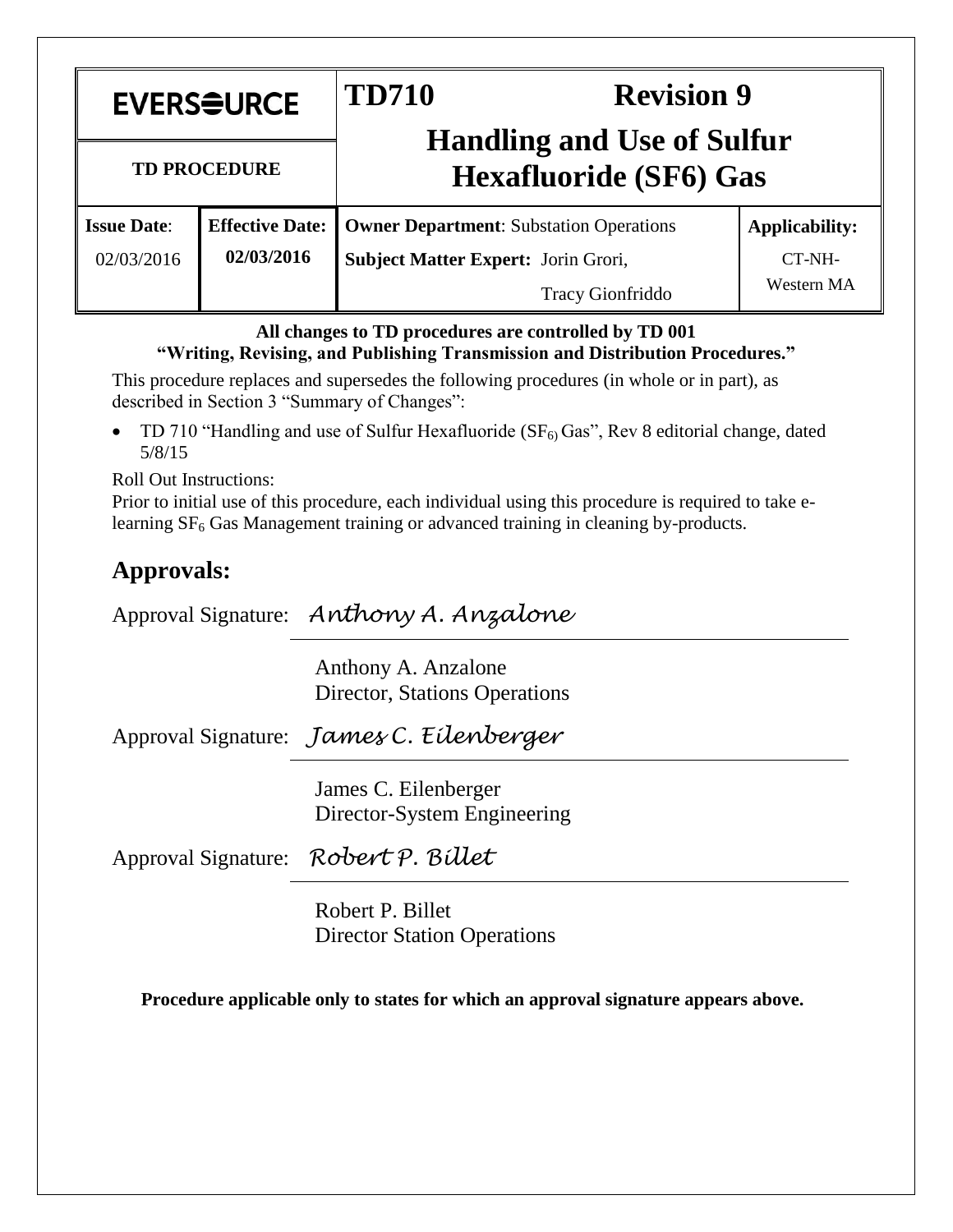# **TABLE OF CONTENTS**

| 1.  |                                                                        |  |
|-----|------------------------------------------------------------------------|--|
| 1.1 |                                                                        |  |
| 1.2 |                                                                        |  |
| 1.3 |                                                                        |  |
| 1.4 |                                                                        |  |
| 2.  |                                                                        |  |
| 2.1 |                                                                        |  |
| 2.2 |                                                                        |  |
| 2.3 | Filling Equipment with Sulfur Hexafluoride Gas in Substation Equipment |  |
| 2.4 |                                                                        |  |
| 2.5 | Removal of Sulfur Hexafluoride Gas from In-Service Equipment. 15       |  |
| 2.6 |                                                                        |  |
| 3.  |                                                                        |  |

## **ATTACHMENTS**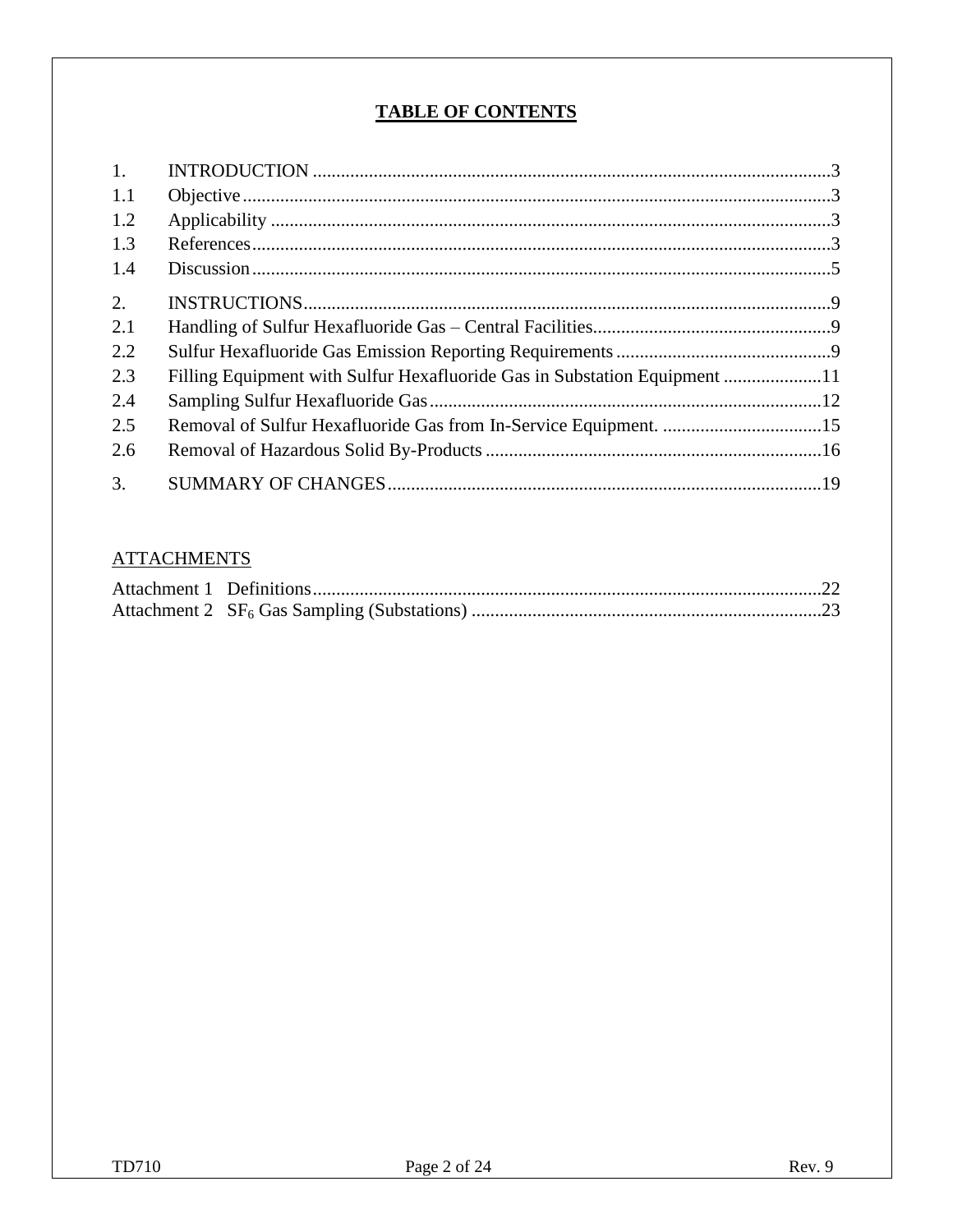## 1. INTRODUCTION

### **1.1 Objective**

This procedure establishes safe working practices for handling sulfur hexafluoride  $(SF_6)$ gas. It specifies methods for handling  $SF<sub>6</sub>$  gas and removal, handling, and disposal of hazardous by-products.

### **1.2 Applicability**

This guideline pertains to Eversource CT, Western MA, and NH. Please see Eastern MA W10216 for use at Eastern MA Electric facilities.

This procedure applies to all employees assigned to tasks involving equipment containing or operated using sulfur hexafluoride gas.

### **1.3 References**

Unless otherwise specified:

 Forms are available through Lotus Notes Forms Catalog or Forms Catalog on the Eversource intranet.

Procedures are available in the:

- Lotus Notes Field Documentation Database
- Lotus Notes Regulated Businesses Policies & Procedures database
- Distribution Engineering Standards Bookshelf

### **Development References**

Documents used to develop this procedure and the process it controls:

• TD 001 "Writing, Revising, and Publishing Transmission & Distribution Procedures"

#### **Supporting References**

Documents that support performance of activities directed by this procedure:

- SBST0607, Gas Release Reporting Requirements to CTDEP, MADEP, & NHDES
- 29CFR1910.1000, Air contaminants (OSHA regulation)
- 29CFR1910.134, Respiratory Protection (OSHA regulation)
- 29 CFR 1910.1200, Hazard Communication
- EE's SH-02, Respiratory Protection Program and SH-01, Hazard Communication Program

<http://nunet.nu.com/T2AllPurpose.aspx?id=4294968152>

- M4-WP-3115, Leftover Pressurized  $SF_6$  Cylinder Management
- M1-EG-3002, Environmental Procedure:  $SF<sub>6</sub>$  Gas Management and Inventory Reporting
- [SA-03-2015, Sulfur Hexafluoride Gas and By-products](http://nunotes1.nu.com/apps/clp/clpprocedures.nsf/0/852577510058BB3685257E8C0065652E/$File/AWIS9YQP99.PDF?OpenElement)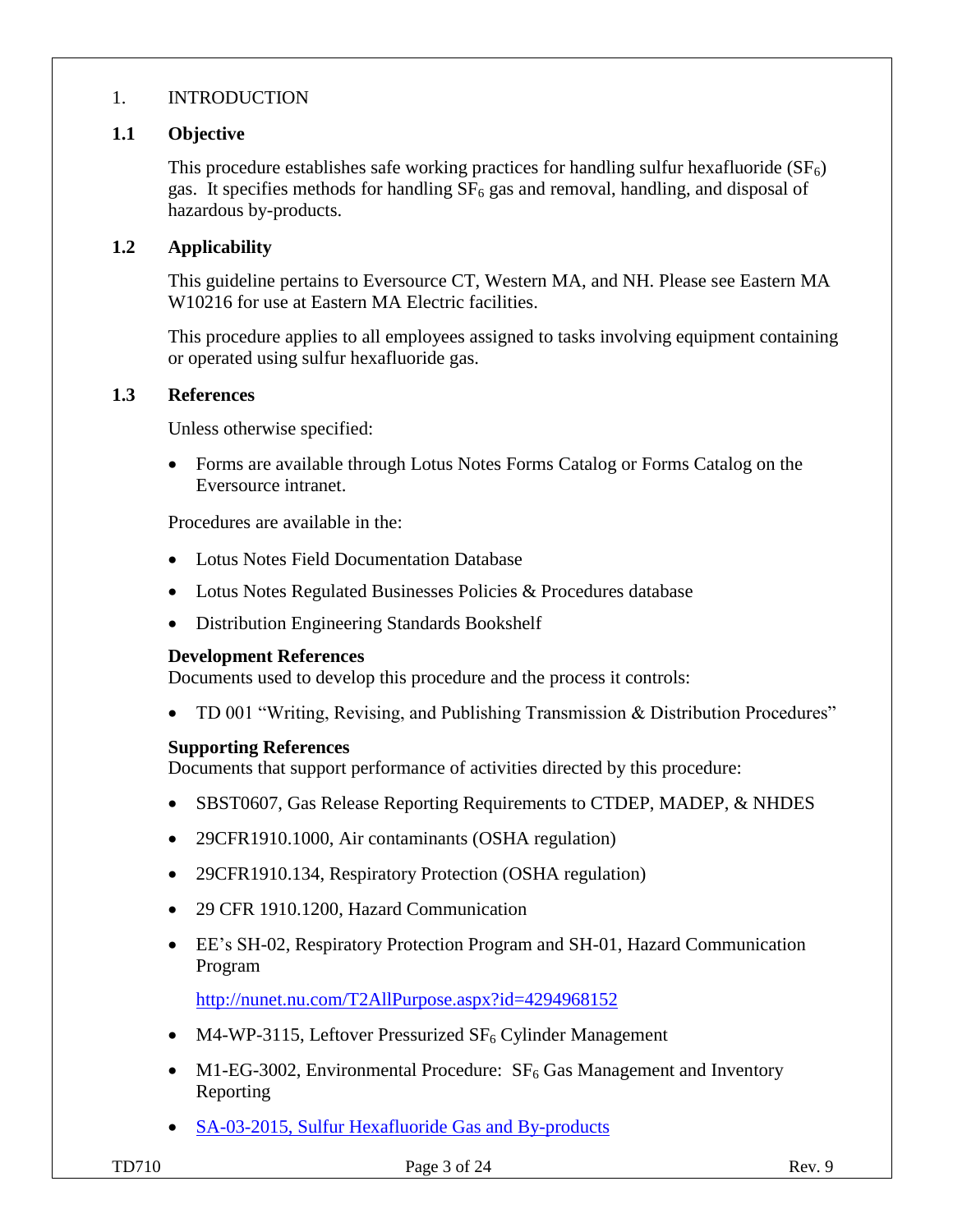GHG Monitoring Plan for the EPA Mandatory Greenhouse Gas Reporting Rule,  $SF<sub>6</sub>$ Use, Subpart DD, CL&P, WMECO, and PSNH (10/13 r3).

### **Supporting Programs and Databases**

Programs and databases that support performance of activities directed by this procedure:

- $\bullet$  US Environmental Protection Agency SF<sub>6</sub> Emission Reduction Partnership for Electric Power Systems.
- [40 CFR Parts 86, 87, 89 et al. Mandatory Reporting of Greenhouse Gases; Final Rule](http://www.environmentallawnews.com/files/2009/09/FinalMandatoryGHGPreamble.pdf)
- [40 CFR Part 98 Mandatory Greenhouse Gas Reporting](http://www.ecfr.gov/cgi-bin/text-idx?SID=a1051230143a729adee6a9dd6bb3ae7d&node=40:22.0.1.1.3&rgn=div5)
- [National Greenhouse Gas Emissions Data](http://www.epa.gov/climatechange/ghgemissions/usinventoryreport.html)
- Massachusetts Regulations 310 CMR 7.72 Reducing Sulfur Hexafluoride Emissions from Gas-Insulated Switchgear.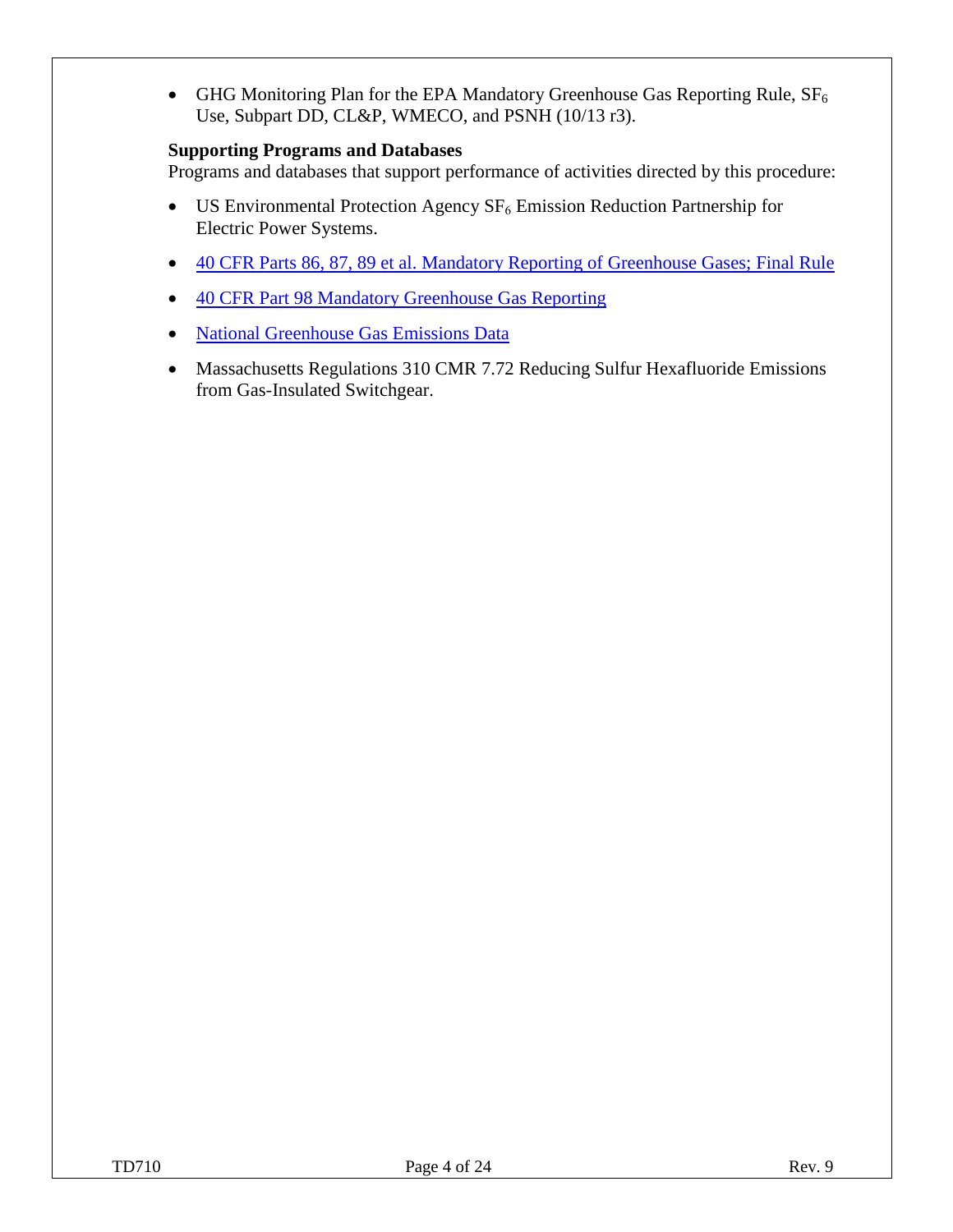### **1.4 Discussion**

### 1.4.1 Sulfur Hexafluoride  $(SF_6)$  Gas

Clean  $SF<sub>6</sub>$  gas is an inert, stable, colorless, odorless, nontoxic, nonflammable gas. It is approximately five times heavier than air and will displace air in confined areas.  $SF<sub>6</sub>$  gas contains no oxygen and will not support life.

## **WARNING**

Confined areas must be force-ventilated when working with  $SF<sub>6</sub>$  gas to eliminate a potential asphyxiation hazard.

The Occupational Safety and Health Administration (OSHA) regulation on air contaminants, 29 CFR1910.1000, establishes  $SF<sub>6</sub>$  as inert gas, with no potential adverse health effects when exposed to airborne level up to Permissible Exposure Limit (PEL) of 1,000 ppm.

Federal regulations require equipment containing  $SF<sub>6</sub>$  gas at pressures greater than 39.6 psia to be certified to transport compressed gas.

The Environmental Protection Agency (EPA) has identified Sulfur Hexafluoride as a greenhouse gas with a global warming potential 23,900 times the effect of an equal mass of Carbon Dioxide and an atmospheric lifetime of 3,200 years. With limited exception for test purposes, under no circumstances should equipment pressurized with  $SF<sub>6</sub>$  be voluntarily vented to the atmosphere. If discharge of small quantities is necessary for test purposes (i.e., contamination, moisture analysis, etc.), such discharge is to be kept to the minimum required to obtain a reading (ref. Attachment 1). Eversource Energy (including all operating subsidiaries) is subject to the USEPA Green House Gas Reporting Rule (40CFR98), which requires monitoring and reporting of annual usage and leakage amounts (sec. 2.2.2).

MassDEP has promulgated regulations (310 CMR 7.72) to control emissions of  $SF<sub>6</sub>$  from gas-insulated switchgear (GIS). The regulation limits all MA companies that purchase new GIS to a 1% emission rate for such equipment, and require appropriate handling of  $SF<sub>6</sub>$  when GIS is removed from service. The regulation also requires companies that own, lease, operate, or control the largest amount of GIS in Massachusetts to comply with a declining emission rate standard until a rate of 1% or less is achieved in 2020.

| Maximum Annual $SF6$ Emission Rate      |                                       |  |  |  |
|-----------------------------------------|---------------------------------------|--|--|--|
| Calendar Year                           | Maximum Allowable $SF6$ Emission Rate |  |  |  |
| 2015                                    | 3.5%                                  |  |  |  |
| 2016                                    | 3.0%                                  |  |  |  |
| 2017                                    | 2.5%                                  |  |  |  |
| 2018                                    | 2.0%                                  |  |  |  |
| 2019                                    | 1.5%                                  |  |  |  |
| 2020, and each calendar year thereafter | 1.0%                                  |  |  |  |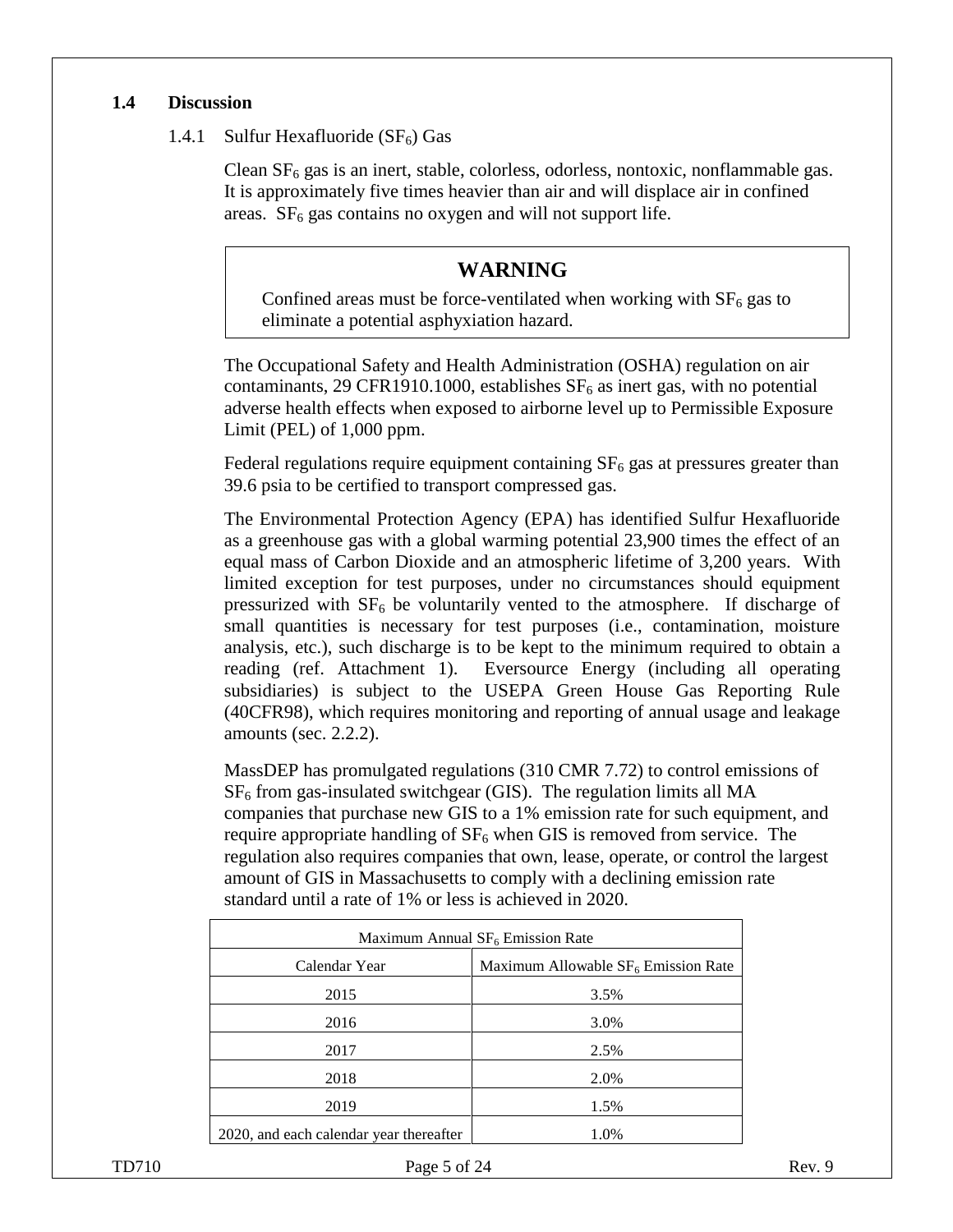$SF<sub>6</sub>$  Emissions are further reportable to the individual state regulatory agencies as described in SBST-06-07 (sec. 2.2.1).

## **WARNING**

Exercise appropriate lifting and handling procedures for heavy objects when manually manipulating  $SF<sub>6</sub>$  gas cylinders.

Sulfur Hexafluoride Gas is normally supplied in 51" tall cylinders (s/c 0207159) which have a gross weight of approximately 230 lb. and contain a net 115 lb. of gas when full, or 32.5" tall cylinders (s/c 0206835) having a gross weight of approximately 100 lb. and containing a net 38 lb. of gas when full.

## **WARNING**

Exercise caution when handling recently-discharged cylinders, due to the possibility of cold surfaces.

# **WARNING**

Smoking and use of open flames or high-temperature heat sources are prohibited while working with  $SF<sub>6</sub>$  gas.

Sulfur Hexafluoride Gas supplied in cylinders represents a cryogenic hazard when the liquid is vaporized. Discharge of gas may rapidly decrease the temperature of the cylinder.

1.4.2 Decomposition Gasses and Solid By-Products

# **CAUTION**

In case of physical damage to  $SF<sub>6</sub>$  containing equipment, assume by-products have been potentially generated. Barricade/tape off a 5' radius and make safe electrically by operating other devices to isolate the equipment that has been damaged. Notify Safety and Environmental representatives for further support.

When exposed to intense heat,  $SF<sub>6</sub>$  gas decomposes to form sulfur-fluoride and sulfur-oxide gases and metal-fluorides, which are strong irritants. If moisture is present, the decomposition by-products may also include sulfur-oxyfluorides and hydrofluoric and sulfuric acids. The presence of these by-products can be readily detected by a white or gray powdery substance or a very pungent odor similar to rotten eggs.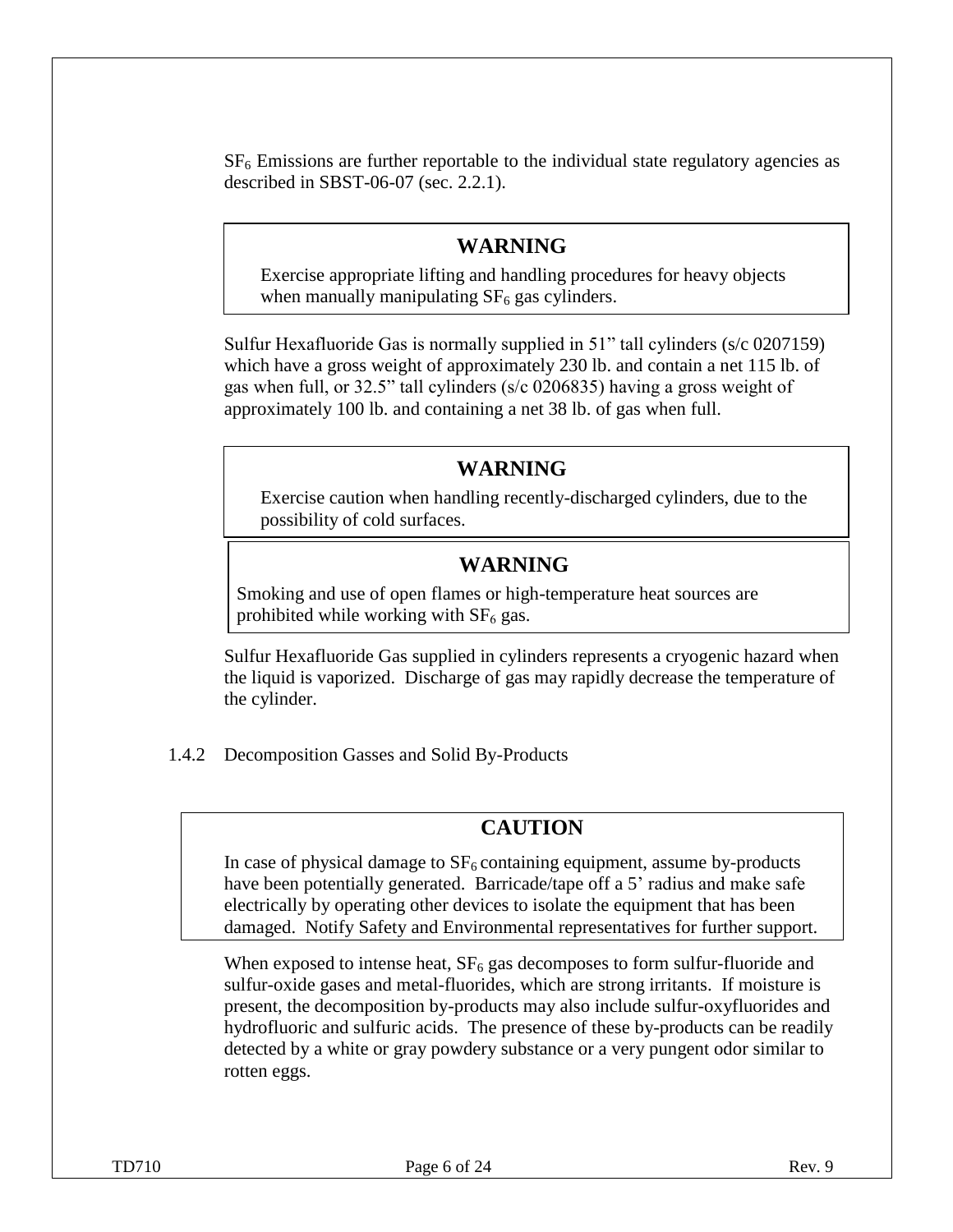All in-service  $SF_6$  equipment shall be sampled for gas purity and decomposition gasses prior to entry for maintenance purposes. Distribution class  $SF<sub>6</sub>$  switches and equipment outside the substations typically do not require maintenance. In addition, all in-service  $SF<sub>6</sub>$  Equipment subjected to internal arcing (Circuit Breakers, Circuit Switchers, or faulted equipment) shall be assumed to contain decomposition by-products, requiring decontamination in accordance with section 2.6. If by-products are suspected, immediately notify supervisor. Supervisor will notify Safety and Environmental representatives.

A vacuum cleaner equipped with high-efficiency particle air (HEPA) filters (s/c 0193602) must be used to remove solid decomposition byproducts

Below is a link of who to call in Environmental Operations:

[http://nunet.nu.com/downloads/who\\_to\\_call.pdf?id=4294970178&dl=t](http://nunet.nu.com/downloads/who_to_call.pdf?id=4294970178&dl=t)

Proper Personal Protective Equipment (PPE) shall be worn whenever handling of decomposition by-products is required (ref. section 2.6). PPE shall include as a minimum:

| <b>ITEM</b>                                             | S/C     |
|---------------------------------------------------------|---------|
| Glove, Solvent And P.C.B., Large                        | 0189176 |
| Glove, Solvent And P.C.B., X-Large                      | 0189178 |
| Coveralls, Disposable, Flame/Chemical Resistant, Med.   | 0424799 |
| Coveralls, Disposable, Flame/Chemical Resistant, Lg     | 0424800 |
| Coveralls, Disposable, Flame/Chemical Resistant, XL     | 0424802 |
| Coveralls, Disposable, Flame/Chemical Resistant, XXL    | 0424803 |
| Coveralls, Disposable, Flame/Chemical Resistant, XXXL   | 0424805 |
| Coveralls, Disposable, Flame/Chemical Resistant, XXXXL  | 0429574 |
| Coveralls, Disposable, Flame/Chemical Resistant, XXXXXL | 0429575 |
| Boot, Pullover, Small (Size $3 - 5$ ), Disposable       | 0186525 |
| Boot, Pullover, Medium (Size $6-8$ ), Disposable        | 0186521 |
| Boot, Pullover, Large (Size 9 - 11), Disposable         | 0186522 |
| Boot, Pullover, X-Large (Size 12 - 13), Disposable      | 0186523 |

Chemical-resistant Gloves, Coveralls, and Boots:

Respirator with two HEPA cartridges for organic vapor/acid gas:

| <b>ITEM</b>                                   | S/C     |
|-----------------------------------------------|---------|
| Respirator, Half Face, Silicone, Small        | 0191704 |
| Respirator, Half Face, Silicone, Medium       | 0191221 |
| Respirator, Half Face, Silicone, Large        | 0191705 |
| Respirator, Full Face, Silicone, Small        | 0134343 |
| Respirator, Full Face, Silicone, Medium/Large | 0191293 |
| Cartridge, Respirator, Yellow/Magenta         | 0187861 |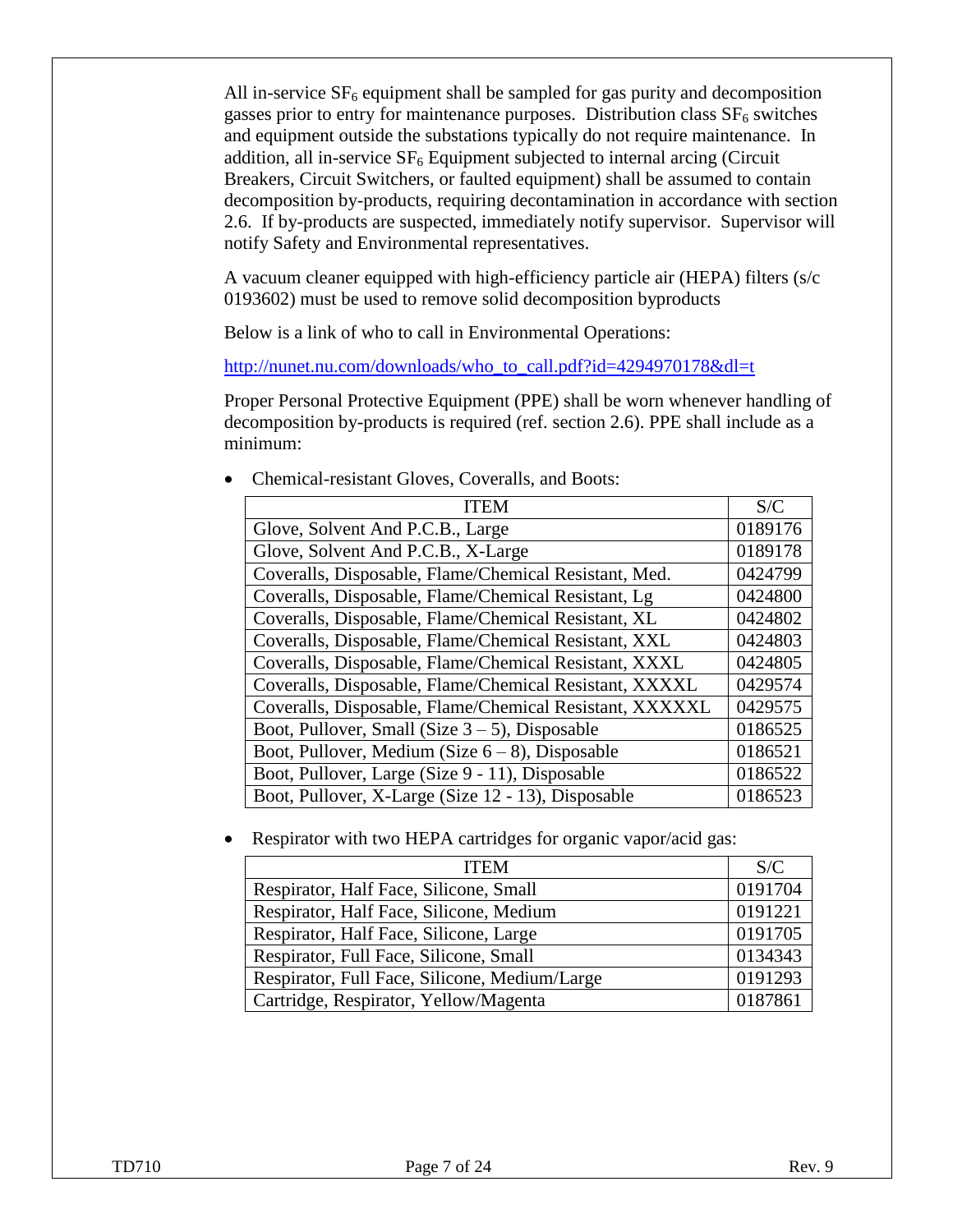# **WARNING**

OSHA regulations on respiratory protective equipment (29CFR1910.134) and EE Respiratory Protection Program require that all employees wearing respiratory protective equipment be medically cleared and properly trained in their use and fit tested prior to use in field conditions.

If a half-face respirator is used, also include:

• Chemical splash resistant goggles, indirect vent, anti-fog, clear lens [s/c] 0403452] or grey lens [s/c 0189094]

An emergency eyewash station (eyewash, station, portable, 5 gal, free standing [s/c 0185047]) shall also be available in the immediate vicinity of the work area whenever handling decomposition by-products.

1.4.3 Sample Analysis

New Gas: Newly purchased  $SF_6$  Gas shall meet the physical characteristics required by EE Material Specification G-104 In-Service Gas: Guidelines for assessing the condition of service-aged  $SF<sub>6</sub>$ 

| Property                    | Condition | Range                                                                                     | Recommended<br>Action                                   |
|-----------------------------|-----------|-------------------------------------------------------------------------------------------|---------------------------------------------------------|
| Moisture                    | Nominal   | $\langle$ 300ppmv (GIS Bus)<br>$\langle 200$ ppmv (Other Equipment)                       | None                                                    |
| Purity                      |           | $>95\%$                                                                                   |                                                         |
| Sulfur<br>Dioxide           |           | $<$ 500ppm $v$                                                                            |                                                         |
| Moisture<br>Purity          | Degraded  | $>$ 300ppmy but $<$ 800ppmy (GIS Bus)<br>$>$ 200ppmy but $<$ 500ppmy (Other<br>Equipment) | Reclaim gas<br>and replace<br>desiccant if<br>necessary |
| Moisture                    | Severe    | $\leq$ 95% but >90%<br>$>800$ ppmy (GIS Bus)<br>$>500$ ppmv (Other Equipment)             | Reclaim or<br>replace gas and                           |
| Purity<br>Sulfur<br>Dioxide |           | $<90\%$<br>$>500$ ppmv                                                                    | perform Major<br>Maintenance                            |

**Gas are indicated in the table below.**

A high Sulfur Dioxide content in  $SF_6$ -filled circuit breaker after a lockout has occurred is indicative of a failure. Additional diagnostic testing and/or internal inspection is required to determine the nature of the failure and feasibility of repair.

## **End of Section**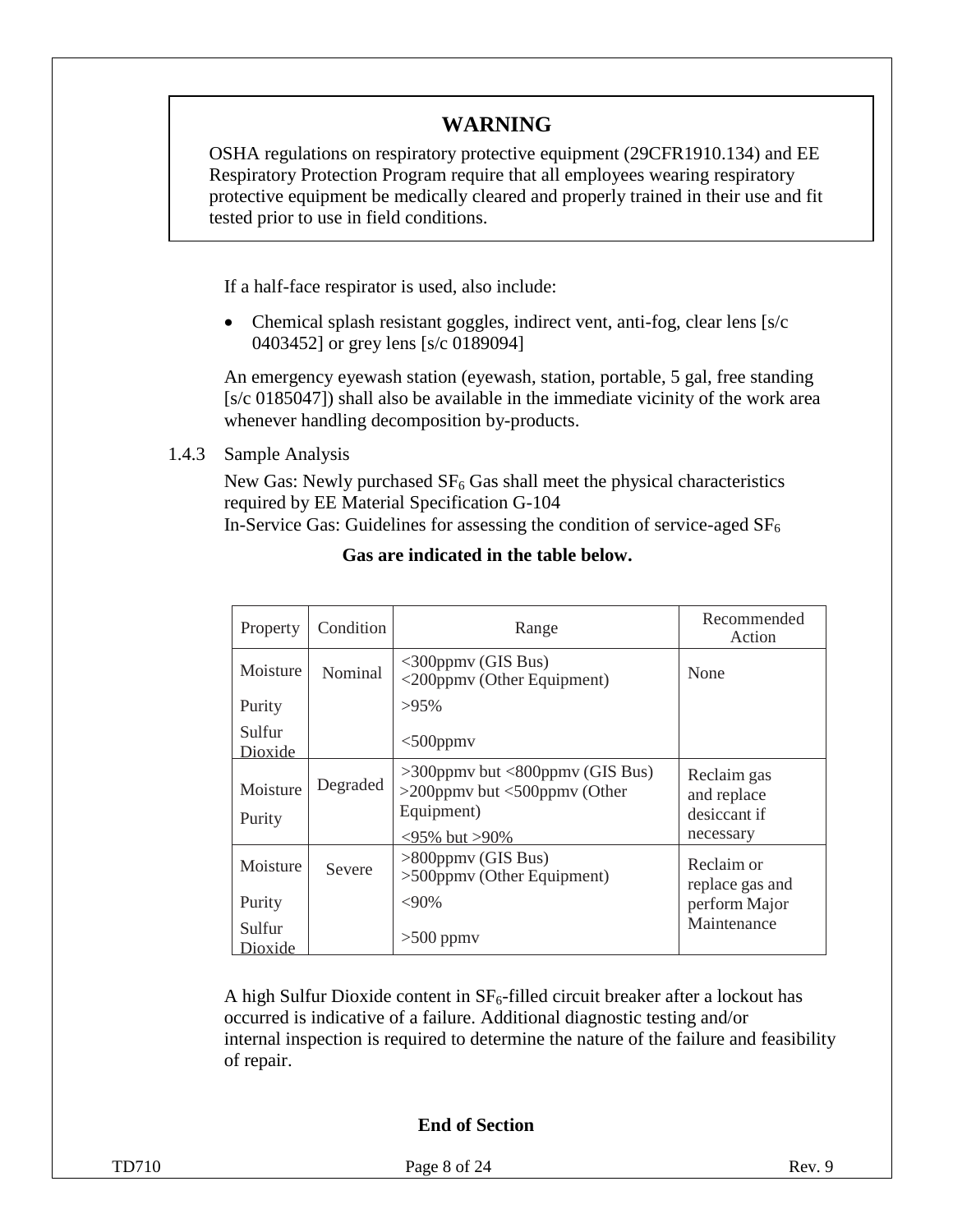### 2. INSTRUCTIONS

### **2.1 Handling of Sulfur Hexafluoride Gas – Central Facilities**

*Maintenance Manager or designee:*

2.1.1 MAINTAIN  $SF_6$  gas inventory at a designated facility identified below:

| <b>State</b> | Distribution Inventory | <b>Transmission Inventory</b> |
|--------------|------------------------|-------------------------------|
| <b>CT</b>    | $CMS - Berlin$         | <b>Transmission Warehouse</b> |
| <b>MA</b>    | East Springfield *     | N/A                           |
| <b>NH</b>    | 1250 Hooksett          | 13 Legends Dr., Hooksett      |

\* Inventory maintained at the East Springfield facility is used for both Distribution and Transmission purposes.

- 2.1.2 MAINTAIN an accurate account, by weight, of  $SF<sub>6</sub>$  gas retained in inventory.
- 2.1.3 SHIP or DELIVER  $SF_6$  gas in DOT-approved cylinders to district personnel upon request.
- 2.1.4 MAINTAIN scale calibrations done at least annually as per USEPA GHG Reporting regulations.

## **CAUTION**

 $SF<sub>6</sub>$  gas shall not be voluntarily discharged into the atmosphere.

### **2.2 Sulfur Hexafluoride Gas Emission Reporting Requirements**

*Maintenance Supervisor or Environmental Coordinator*

- 2.2.1 Immediate reporting:
	- a. When it is determined that an emissions of  $SF<sub>6</sub>$  Gas to the environment has occurred, it shall be reported to the respective state environmental regulatory body as identified in the following matrix:

|                         | Action, By State                                           |                      |               |  |
|-------------------------|------------------------------------------------------------|----------------------|---------------|--|
| Incident Type           | Connecticut                                                | <b>Massachusetts</b> | New Hampshire |  |
| Operational<br>Release  | Report if release<br>$> 1.0$ lb. per 24-hours <sup>a</sup> | Report <sup>b</sup>  | No Report     |  |
| Catastrophic<br>Release | Report                                                     | Report <sup>b</sup>  | No Report     |  |
| Fire / Explosion        | Report                                                     | Report               | Report        |  |

a<br>Determine release rate by dividing quantity of gas added to equipment by number of days since last addition

bReporting will be determined by Environmental Department on a case-by-case basis.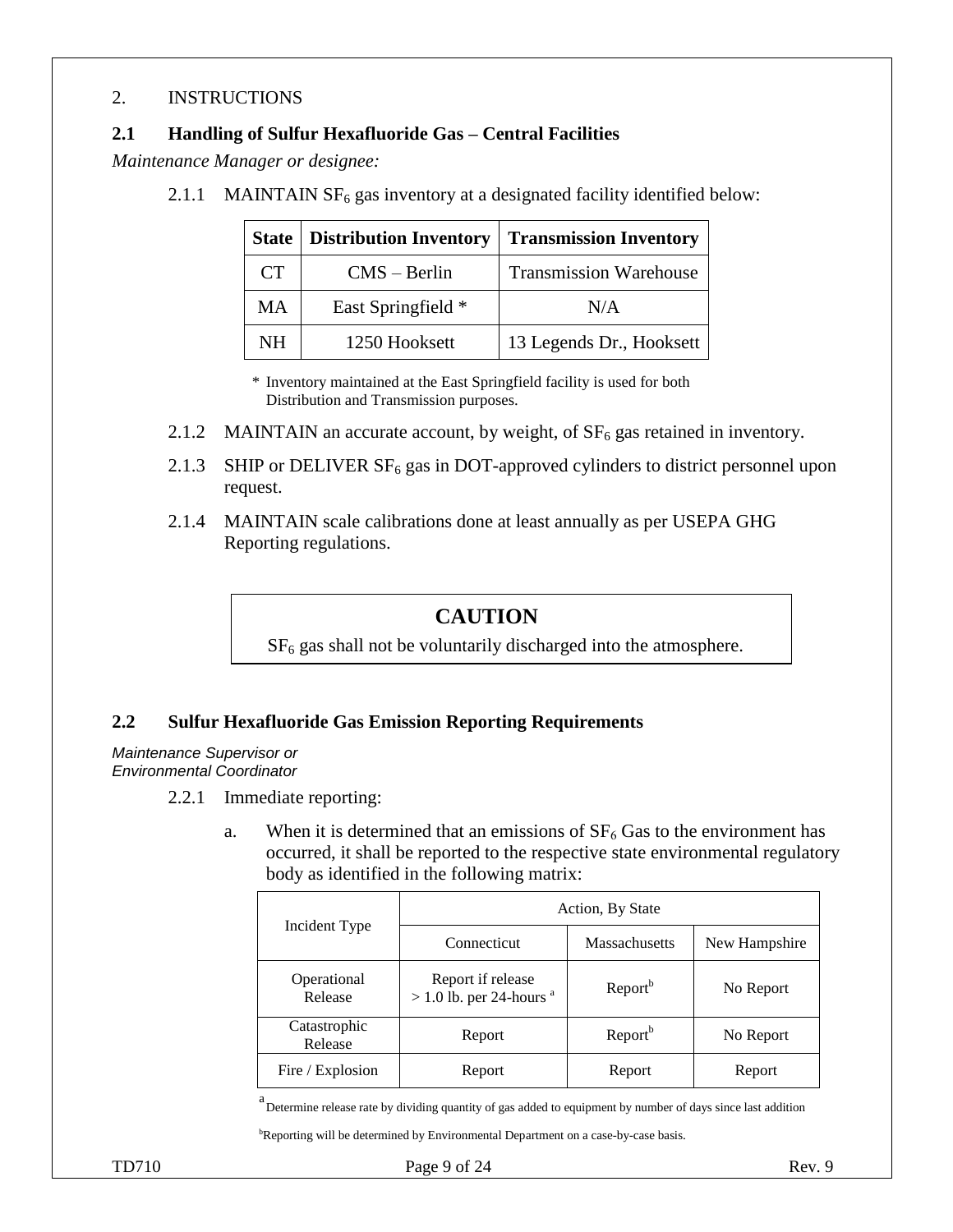#### *Assigned Employee:*

- b. If the notification threshold is exceeded based on the above matrix, immediately NOTIFY the individual identified below:
	- 1) For Distribution Equipment: Environmental Coordinator, Central Maintenance Services, or after hours – the On-Call Environmental **Coordinator**

For Transmission Equipment: the appropriate Maintenance Supervisor, or after hours - the On-call Maintenance Supervisor.

*Maintenance Supervisor or Environmental Coordinator:*

- c. NOTIFY the appropriate state environmental agency as soon as possible as indicated below:
	- Connecticut Department of Environmental Protection: 860-424-3338
	- In Massachusetts, a case by case determination will be made which MassDEP group to contact. This determination will be made by the Environmental Affairs Department SME in conjunction with the Transmission Maintenance Supervisor. If notification must be made, the SME will call 888-304-1133.
	- New Hampshire Department of Environmental Services: 603-271-3899 (Mon.-Fri. 8am – 4pm); 800-346-4005 (after hours)
- d. PROVIDE the following information:
	- Your name, company and title
	- Location & amount of release in pounds
	- Date & time of release
	- Cause of release
	- Equipment type & nomenclature
	- Corrective action & status
- e. RECORD the report number provided by the state agency.
- a. (CT Only): COMPLETE Form OP 4608-1: Hazardous Substance Spill Report the next work day and forward a copy to Transmission - Safety & Environmental Programs Administrator or Distribution - Central Maintenance Services Environmental Coordinator as appropriate. Notify Environmental compliance SME and provide information listed in 2.2.1 (d)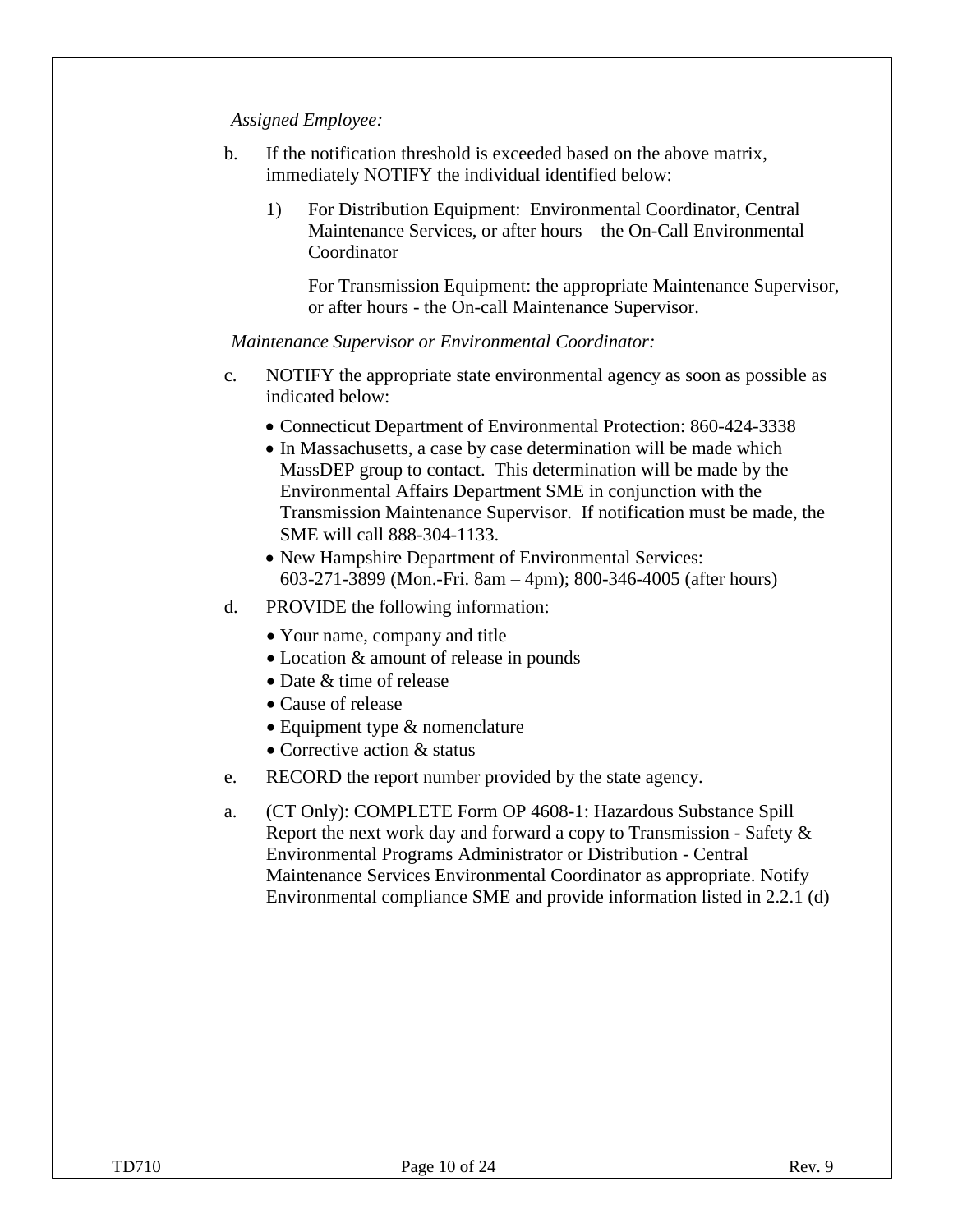## **2.3 Filling Equipment with Sulfur Hexafluoride Gas in Substation Equipment**

# **WARNING**

It is preferable to de-energize equipment prior to adding  $SF<sub>6</sub>$  gas. If it is necessary to add gas to equipment while energized, obtain approval from the Maintenance Director responsible for the equipment and obey all company safety rules and manufacturer's recommendations to prevent possible personnel injury or equipment damage.

*Maintenance Supervisor*

- 2.3.1 OBTAIN a  $SF_6$  Gas Processing or Transfer Cart as needs dictate.
- 2.3.2 Use form from Attachment 2 and completed by Assigned Employee to complete entry into Cascade. Provide copy to Environmental Affairs Department in Berlin.

# **WARNING**

Smoking and use of open flames or high-temperature heat sources are prohibited while working with  $SF<sub>6</sub>$  gas.

# **NOTE**

An approved Halogen Detector (s/c 0439477) or  $SF<sub>6</sub>$  Gas Detector shall be available whenever work is performed on equipment containing  $SF<sub>6</sub>$ Gas.

*Assigned Employee*

# **NOTE**

Complete all  $SF<sub>6</sub>$  system tubing connections or verify completed with the construction personnel responsible for the installation of the  $SF<sub>6</sub>$  device.

2.3.3 CONNECT  $SF_6$  source to gas compartment valve.

- a. Processing cart (preferred method)
	- 1) CONNECT hose to gas compartment valve and tighten all fittings.
	- 2) EVACUATE hose using vacuum pump.
	- 3) BREAK vacuum using  $SF<sub>6</sub>$  gas.
	- 4) OPEN gas compartment valve.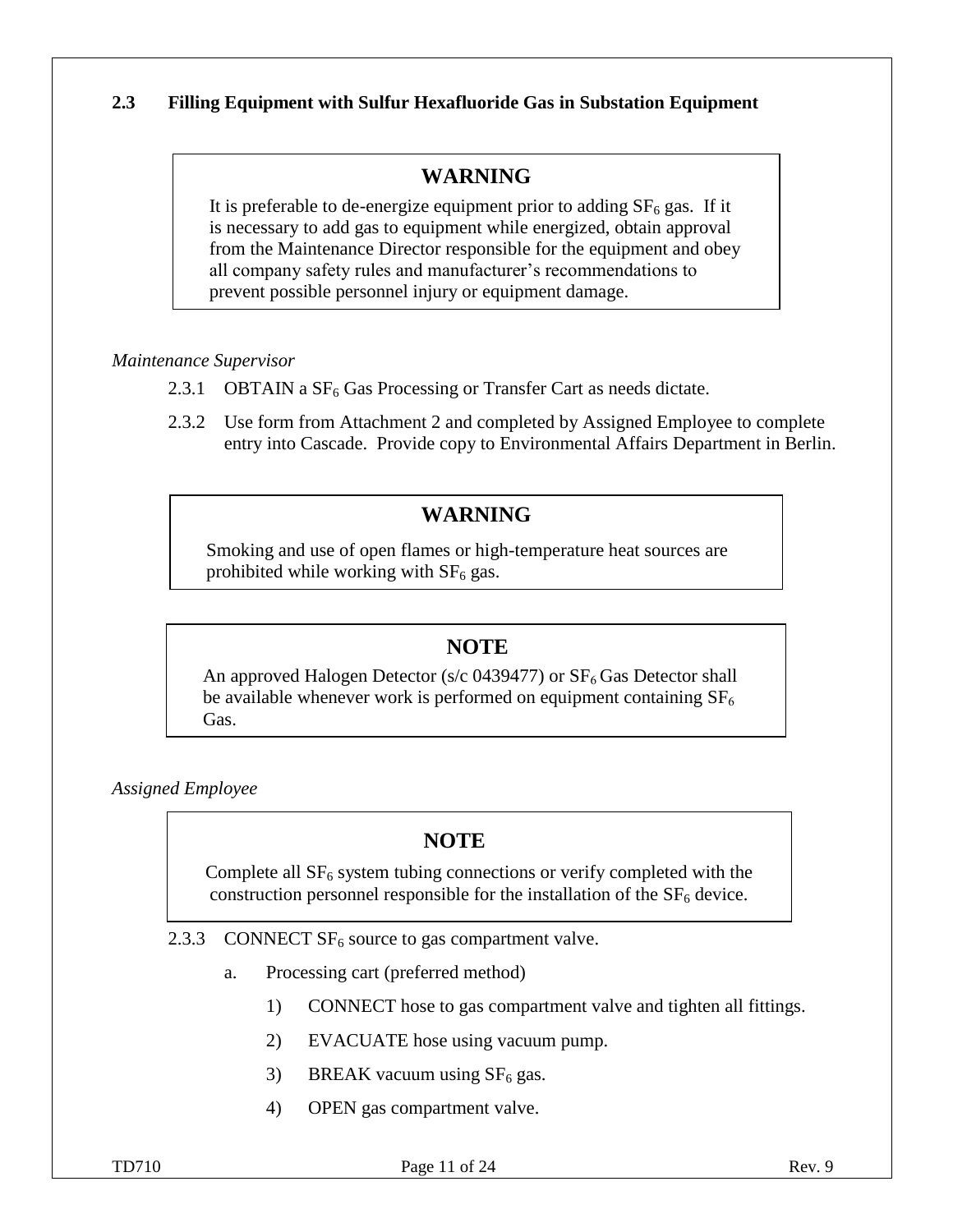b. Transfer Cart/Cylinder (alternate method – processing cart not available or "topping off" equipment due to low pressure)

# **WARNING**

Exercise caution when handling recently-discharged cylinders, due to the possibility of cold surfaces.

- 1) Loosely CONNECT hose to gas compartment valve.
- 2) Partially OPEN the gas cylinder valve.
- 3) CHECK for presence of  $SF_6$  gas in the vicinity of the connection to the gas compartment valve using an approved halogen detector (s/c 0439477 or  $SF<sub>6</sub>$  Gas Detector.
- 4) SEAL all fittings as soon as  $SF<sub>6</sub>$  gas is detected.
- 5) OPEN gas compartment valve.
- 2.3.4 FILL and PRESSURIZE the equipment per manufacturer's instructions.
- 2.3.5 Using an approved halogen leak detector (s/c 0439477) or  $SF<sub>6</sub>$  Gas Detector, CHECK the gas compartment and associated devices for any  $SF<sub>6</sub>$  gas leaks into the atmosphere.
- 2.3.6 REPAIR all leaks to prevent discharge of  $SF_6$  gas.
- 2.3.7 CLOSE gas compartment valve and source valve.
- 2.3.8 DISCONNECT hose from gas compartment valve and cap hose fitting.
- 2.3.9 CHECK gas compartment valve and fittings to ensure there are no leaks.
- 2.3.10 Complete form in Attachment 2 and give to your Supervisor for entry into the Cascade system.

## **2.4 Sampling Sulfur Hexafluoride Gas**

# **WARNING**

Smoking and use of open flames or high-temperature heat sources are prohibited while working with  $SF<sub>6</sub>$  gas.

# **NOTE**

An approved Halogen Detector (s/c 0439477) or  $SF<sub>6</sub>$  Gas Detector shall be available and used to manufacturer's instructions whenever work is performed on equipment containing  $SF<sub>6</sub>$  Gas.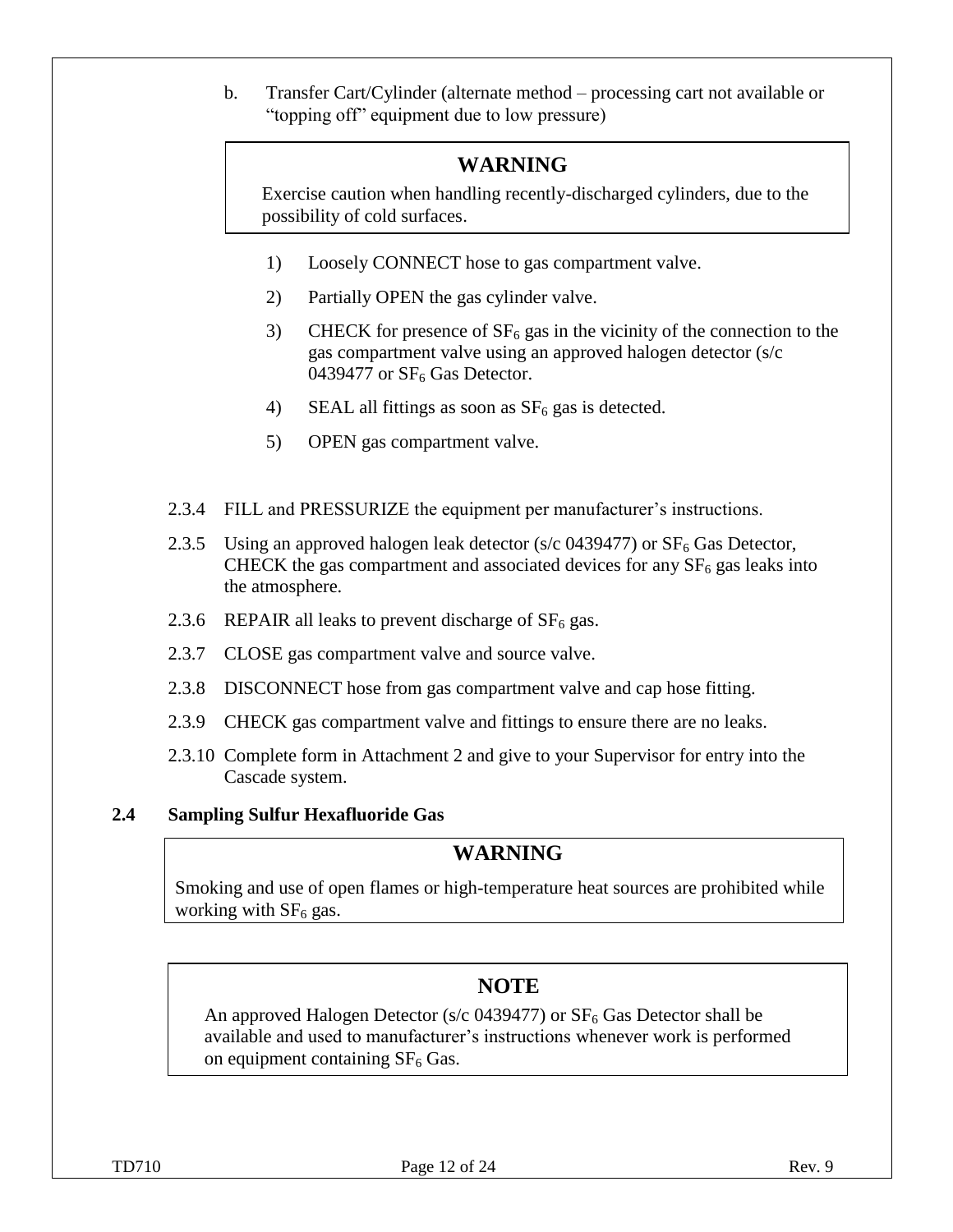# **WARNING**

It is preferable to de-energize equipment prior to sampling  $SF<sub>6</sub>$  gas. If it is necessary to sample gas while equipment is energized, obtain approval from the Maintenance Director responsible for the equipment and obey all company safety rules and manufacturer's recommendations to prevent possible personnel injury or equipment damage.

2.4.1 Use of manually-regulated sampling instruments (e.g., COSA, Shaw, etc.):

## **CAUTION**

Use of this type of equipment may result in a gas discharge in excess of the reporting requirements stipulated in 2.2.1 if flow rates or sample durations outlined below are exceeded. Manually-regulated sampling equipment SHALL NOT be used without a suitable flow meter.

### *Assigned Employee*

- a. CONNECT all PTFE or flexible Stainless Steel sample tubing and instrumentation in accordance with manufacturer's instructions.
- b. CONNECT sample inlet to a dry air or nitrogen cylinder.
- c. OPEN the cylinder regulator to establish flow through the instrument not exceeding maximum flow indication on flowmeter or 10.0 l/min., whichever is lower.
- d. PURGE the instrument and tubing for  $5 8$  minutes until a stable dewpoint below -50°C is achieved.
- e. Immediately RE-CONNECT the sample inlet to the  $SF<sub>6</sub>$  connection on the equipment to be tested.

## **NOTE**

Use tubing or regulating products containing rubber components may result in erroneous high moisture readings

- f. Slowly OPEN the equipment valve to admit gas to the sample instrument at a rate of  $0.5 - 2.0$  l/min.
- g. MAINTAIN gas flow until a stable reading is obtained (no longer than 5 minutes).
- h. SECURE sample flow and record final reading.
- i. DISCONNECT sample instrumentation.
- j. CHECK equipment valve and fittings to ensure there are no leaks.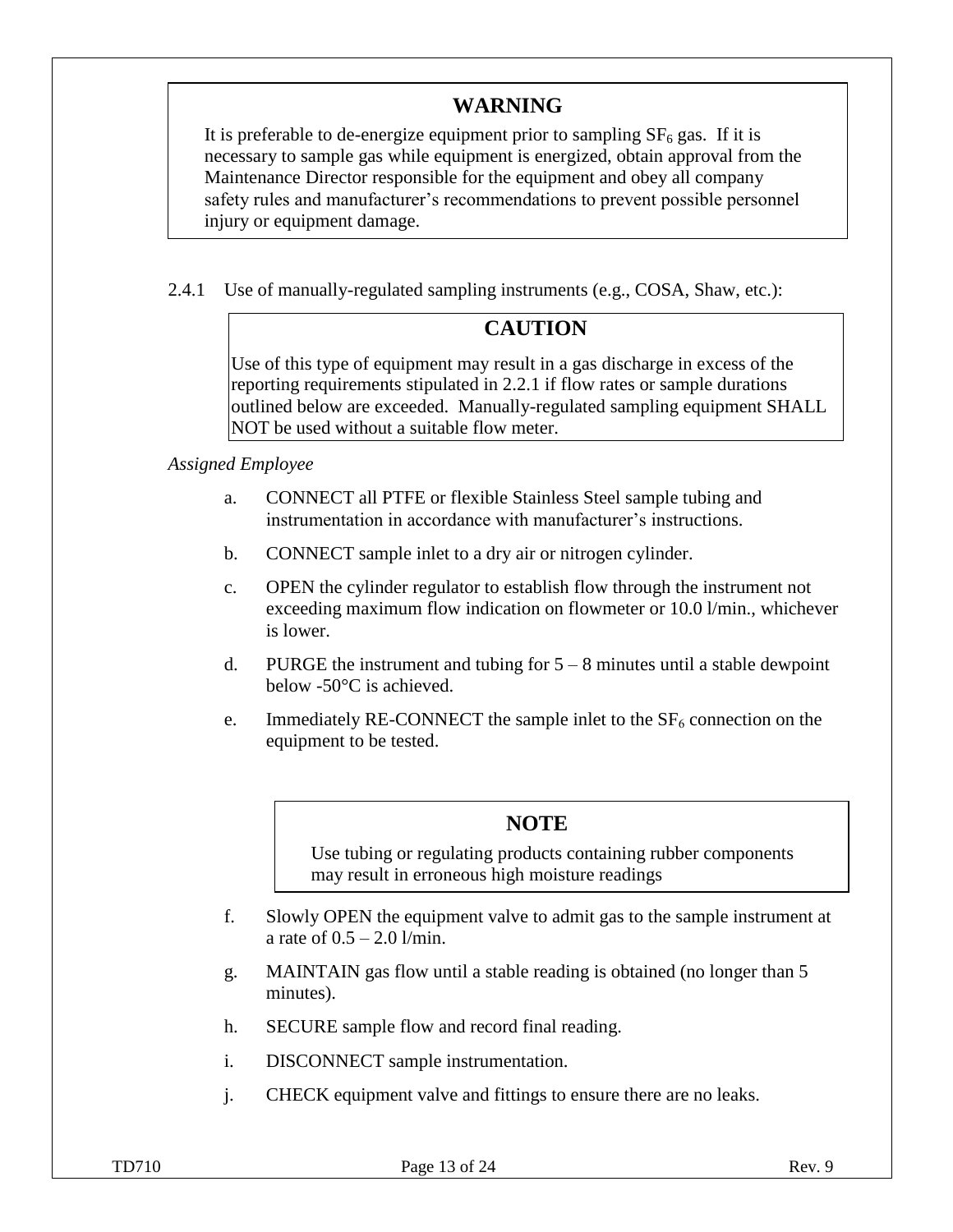2.4.2 Use of auto-regulated multi-purpose  $SF_6$  sampling instruments (e.g., Dilo):

*Assigned Employee*

- a. CONNECT all PTFE or flexible Stainless Steel sample tubing and instrumentation in accordance with manufacturer's instructions.
- b. Turn instrument(s) "ON" and allow to stabilize.
- c. OPEN gas compartment valve to admit gas to instrument.
- d. SELECT measurement menu on instrument.
- e. VERIFY checklist menu to begin sample process.

# **NOTE**

The sample process will run for a pre-determined duration, after which the results will be displayed.

f. RECORD sample results (in units of ppmv)

# **NOTE**

Use tubing or regulating products containing rubber components may result in erroneous high moisture readings

- g. CLOSE Gas Compartment Valve and disconnect all tubing and instrumentation.
- h. CHECK gas compartment valve and fittings to ensure there are no leaks.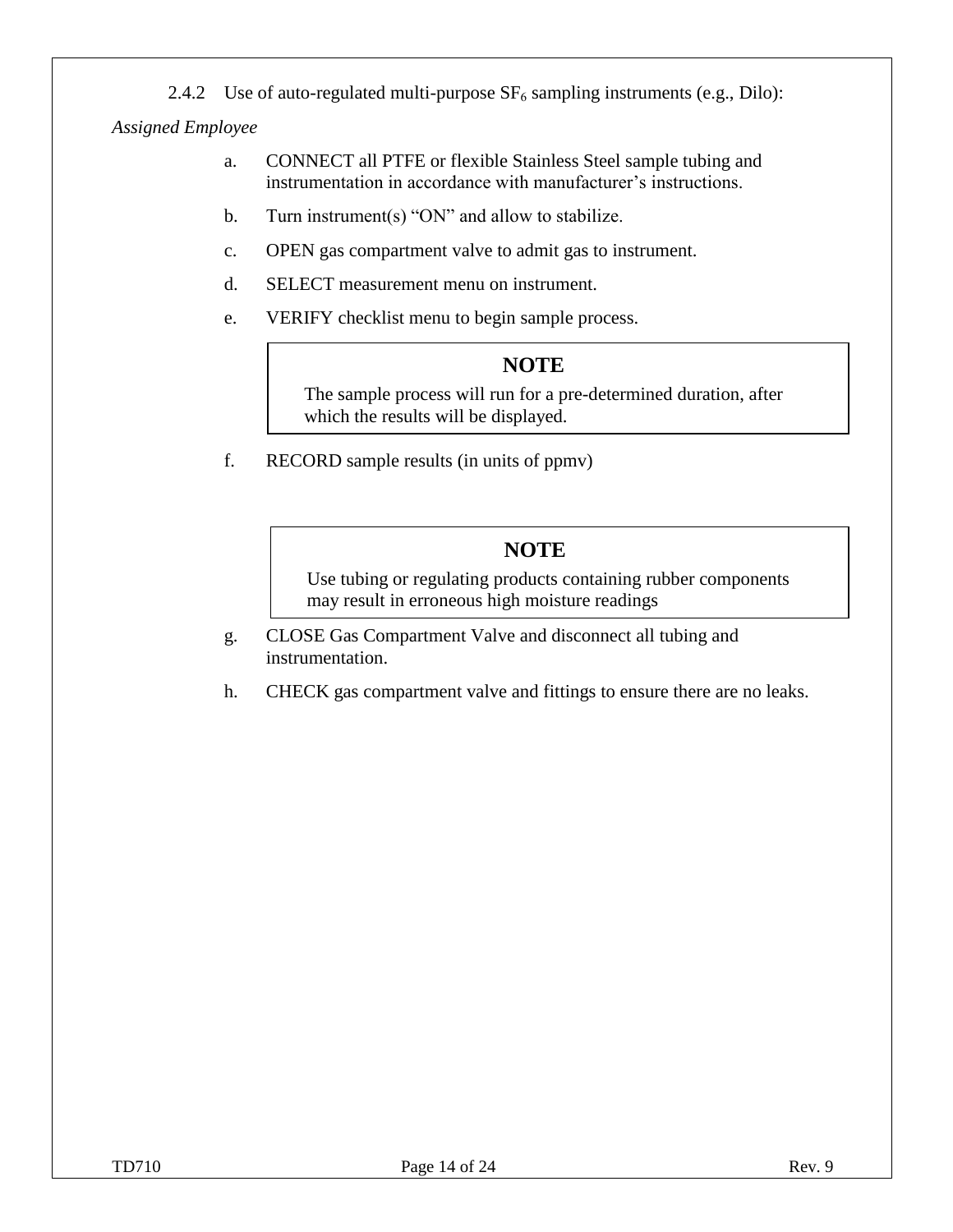### **2.5 Removal of Sulfur Hexafluoride Gas from In-Service Equipment.**

## **WARNING**

Smoking and use of open flames or high-temperature heat sources are prohibited while working with  $SF<sub>6</sub>$  gas.

## **NOTE**

An approved Halogen Detector (s/c  $0439477$ ) or  $SF<sub>6</sub>$  Gas Detector shall be available and used to manufacturer's instructions whenever work is performed on equipment containing  $SF<sub>6</sub>$  Gas.

### *Assigned Employee*

- 2.5.1 VERIFY that equipment is properly de-energized, isolated, and grounded.
- 2.5.2 CHECK the gas compartment and associated devices, prior to removal of gas, for leaks, using an approved halogen leak detector (s/c  $0439477$ ) or  $SF<sub>6</sub>$  gas detector.
	- a. IDENTIFY any components that must be repaired while  $SF<sub>6</sub>$  gas is evacuated from equipment.
	- b. OBTAIN replacement parts as necessary to repair leaks.
- 2.5.3 ATTACH the hose from the  $SF_6$  Processing Cart to the gas compartment valve.
- 2.5.4 DRAW a vacuum on the hose to remove air and moisture.
- 2.5.5 OPEN the gas compartment valve.
- 2.5.6 REMOVE  $SF_6$  gas from the gas compartment via the processing cart filtration system as described in the processing cart operating/maintenance instruction booklet.
- 2.5.7 While gas is being removed, CHECK the Processing Cart for leaks using an approved halogen leak detector (s/c 0439477) or  $SF<sub>6</sub>$  gas detector.
- 2.5.8 DRAW a vacuum on the gas compartment to complete the  $SF<sub>6</sub>$  gas removal process.
- 2.5.9 BREAK vacuum with nitrogen or dry air as applicable.
- 2.5.10 Complete form in Attachment 2 and give to your Supervisor for entry into the Cascade system.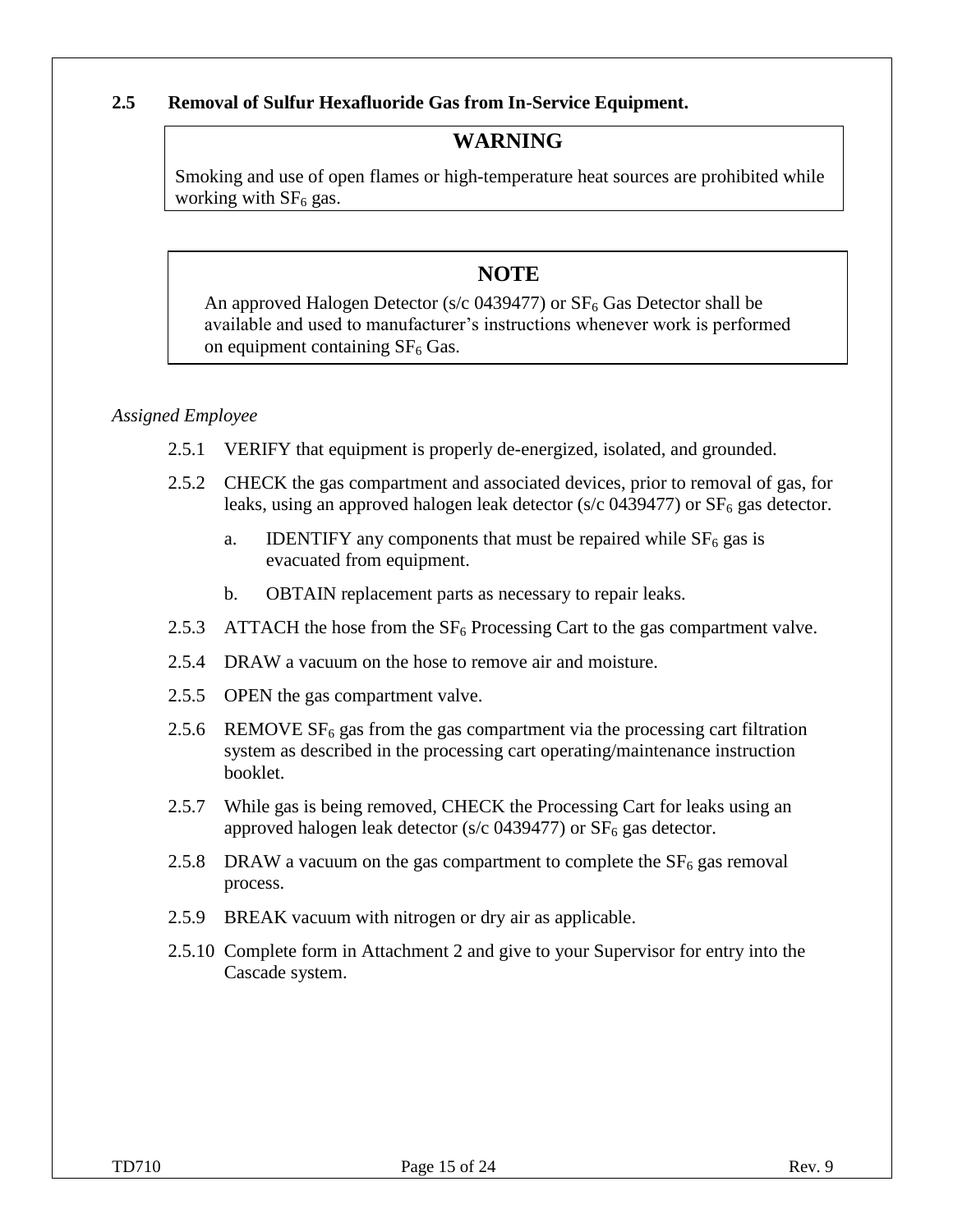### *Maintenance Supervisor*

2.5.11 KEEP  $SF<sub>6</sub>$  gas that is to be reused on the same equipment in the processing cart until maintenance is complete.

# **NOTE**

Gas kept for reuse shall be checked for purity and moisture content prior to being returned to the equipment. Gas that fails this check shall be returned to the applicable central facility for reprocessing or disposal.

- a. If equipment is to be retired from use, TRANSFER  $SF<sub>6</sub>$  gas to DOT-approved cylinders for return to the central facility or disposal by the approved vendor. Refer to Environmental Procedure:  $SF<sub>6</sub>$  Gas Management and Inventory Reporting for additional information regarding disposal of gas from retired equipment.
- b. RETURN cylinders of  $SF<sub>6</sub>$  gas from retired equipment to the central facility and a log indicating cylinder net weight and the nomenclature of the equipment from which the gas was removed. A copy of this log must be sent to Environmental Affairs indicating disposal of the  $SF<sub>6</sub>$ .
- c. DO NOT TRANSPORT reservoir-equipped gas carts over public roadways if gas pressure exceeds 25 psig unless the cart is properly certified for transportation of compressed gas.
- 2.5.12 Use form from Attachment 2 and completed by Assigned Employee to complete entry into Cascade. Provide copy to Environmental Affairs Department in Berlin.

## **2.6 Removal of Hazardous Solid By-Products**

## **CAUTION**

In Substations, after the  $SF<sub>6</sub>$  gas has been removed from the gas compartment and prior to opening the gas compartment cover(s), the equipment specified in section 1.4.2 shall be available at the work site for the personnel to perform the following steps. If any required equipment is not available, an Environmental Services contractor shall be contacted to perform the necessary clean-up. Refer to Section 2.2 for  $SF<sub>6</sub>$  Emission Reporting Requirements.

# **CAUTION**

For distribution equipment outside the substations refer to section 1.4.2 and request an Environmental Services contractor to perform the necessary clean-up.

*Assigned Employee working in substation on equipment*

2.6.1 OPEN the cover(s) to gain access to the gas compartment.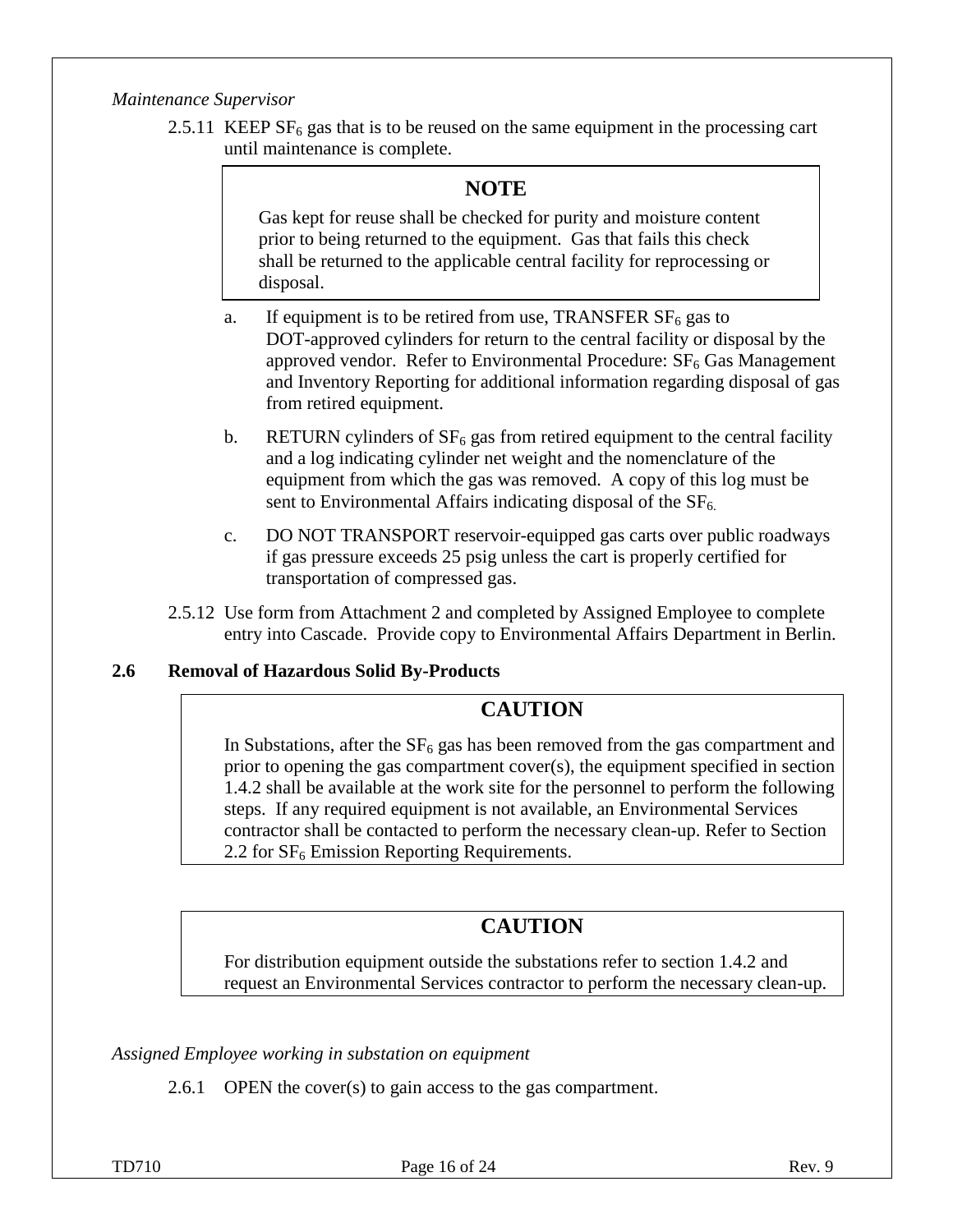# **NOTE**

If, upon opening a gas compartment, an excessive amount of solid byproduct (e.g., more than a moderate dusting) is found, close the cover and notify Supervision. Supervision will contact an Environmental Services contractor to perform the necessary clean-up.

- a. TEST the compartment with an approved air monitor  $(s/c 0.419532)$  to verify oxygen content of 19.5 – 23.5%, combustible gas content less than 10% of the Lower Explosive Limit (LEL), and toxic gas content less than the Permissible Exposure Limit (PEL).
- b. Using an approved halogen detector (s/c 0439477) or  $SF<sub>6</sub>$  Gas Detector, per manufacturer's instructions, PERFORM checks at various low points within the gas compartment to determine any presence of  $SF<sub>6</sub>$  gas.
- c. VENTILATE in low point areas until the detector indicates that  $SF<sub>6</sub>$  gas has been purged.
- 2.6.2 REMOVE powdery deposits using an approved vacuum cleaner equipped with high-efficiency particle air (HEPA) filters.

## **WARNING**

Contact with solid and or powder by-products may be irritating to the upper respiratory system, eyes, skin, and especially open wounds.

- 2.6.3 CLEAN UP any powdery residue using wipes moistened with denatured alcohol.
- 2.6.4 PLACE powdery deposits contained in the vacuum cleaner disposal bag along with any wipes and other contaminated materials in a plastic waste bag.
- 2.6.5 SEAL all covers of the gas compartment upon completion of maintenance and/or repair work.
- 2.6.6 REMOVE personal protective equipment.
- 2.6.7 Place disposable clothing, boots, and respirator cartridges, and any other contaminated materials in the plastic waste bag.
- 2.6.8 SECURE bag with filament tape.
- 2.6.9 PLACE plastic waste bag in a 55 gallon drum.
- 2.6.10 WASH face and hands following completion of work and before eating or drinking.

*Maintenance Supervisor* 

2.6.11 LABEL the side of the drum with Hazardous Waste sign (s/c 0191045).

- a. LEAVE the drum in a safe location at job site for proper disposal.
- b. INFORM the responsible Environmental Coordinator that a drum containing Hazardous Waste is at the job site and is ready for removal.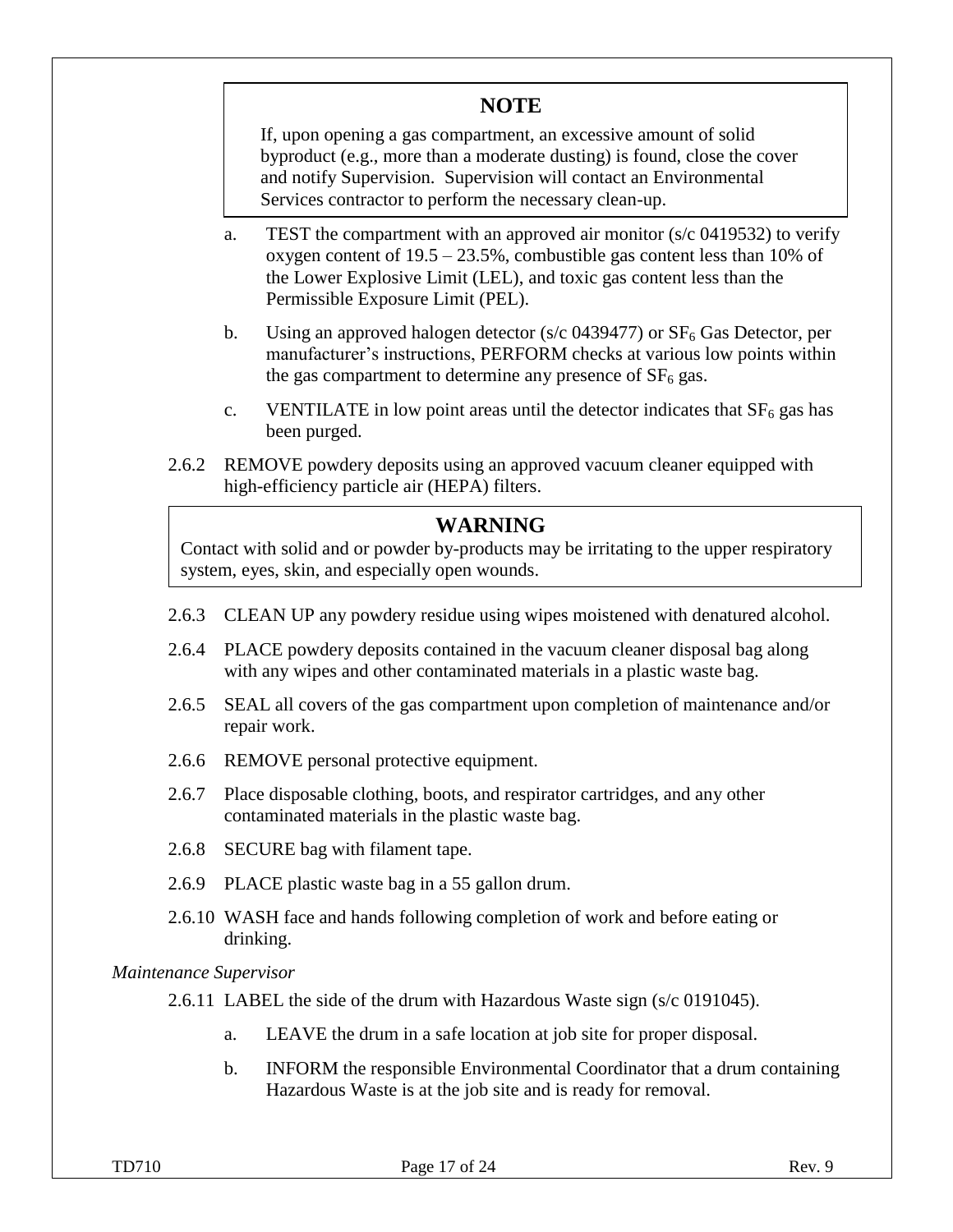## *Environmental Coordinator*

- 2.6.12 ARRANGE for disposal of the drum in accordance with federal and state regulations.
- 2.6.13 RETAIN copies of all manifests in a central file.

## **End of Section**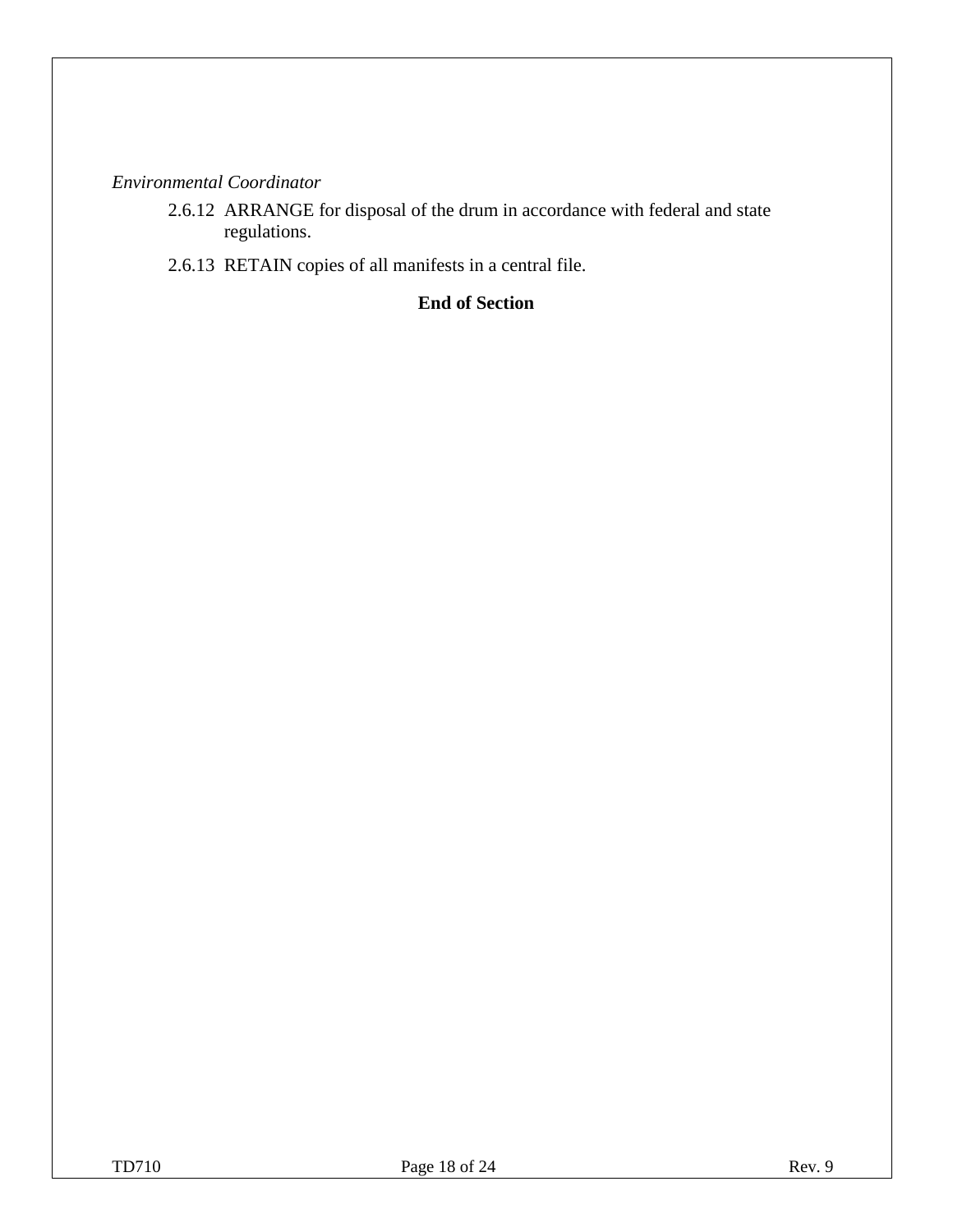### 3. SUMMARY OF CHANGES

Changes to TD Procedures are controlled by TD 001 "Writing, Revising, and Publishing Transmission & Distribution Procedures."

### **Revision 0 - Effective date 10/15/99**

Initial Release

### **Revision 1 - Effective date 01/30/03**

Procedure extensively revised as part of TD Procedure Upgrade Project initiated in June 2002, which included:

- Upgrading to new T&D procedure format
- Accommodating processes and NU organization in place at time of upgrade
- Reviewing applicable regulations and policies, and revising procedure based on that review

#### **Revision 2 - Effective date 01/04/06**

- Added stock codes for approved items
- Added Caution statements for smoking and open flames, cold surfaces, heavy materials, etc.
- Modified field tracking method
- Added MOU text (Attachment 2) to describe responsibilities associated with EPA partnership

### **Revision 3 - Effective date 09/01/06**

- Added Warning regarding filling of energized equipment
- Added step  $(2.3.1)$  to ensure equipment is de-energized prior to removal of gas.

### **Revision 4 - Effective date 4/21/08**

- Added new Section 2.2 for guidance on Reporting of  $SF<sub>6</sub>$  Emissions and removed attachment 2 – MOU Text.
- Added inventory form (Attachment 2)
- Revised stock-coded item list

### **Revision 5 –Effective date 1/22/2010**

- Added Effective date to Revision dates per an Audit request.
- Added stock code for approved HEPA vacuum cleaner to section 1.4.2.
- Added requirement to contact an environmental services contractor to Caution statement in section 2.6.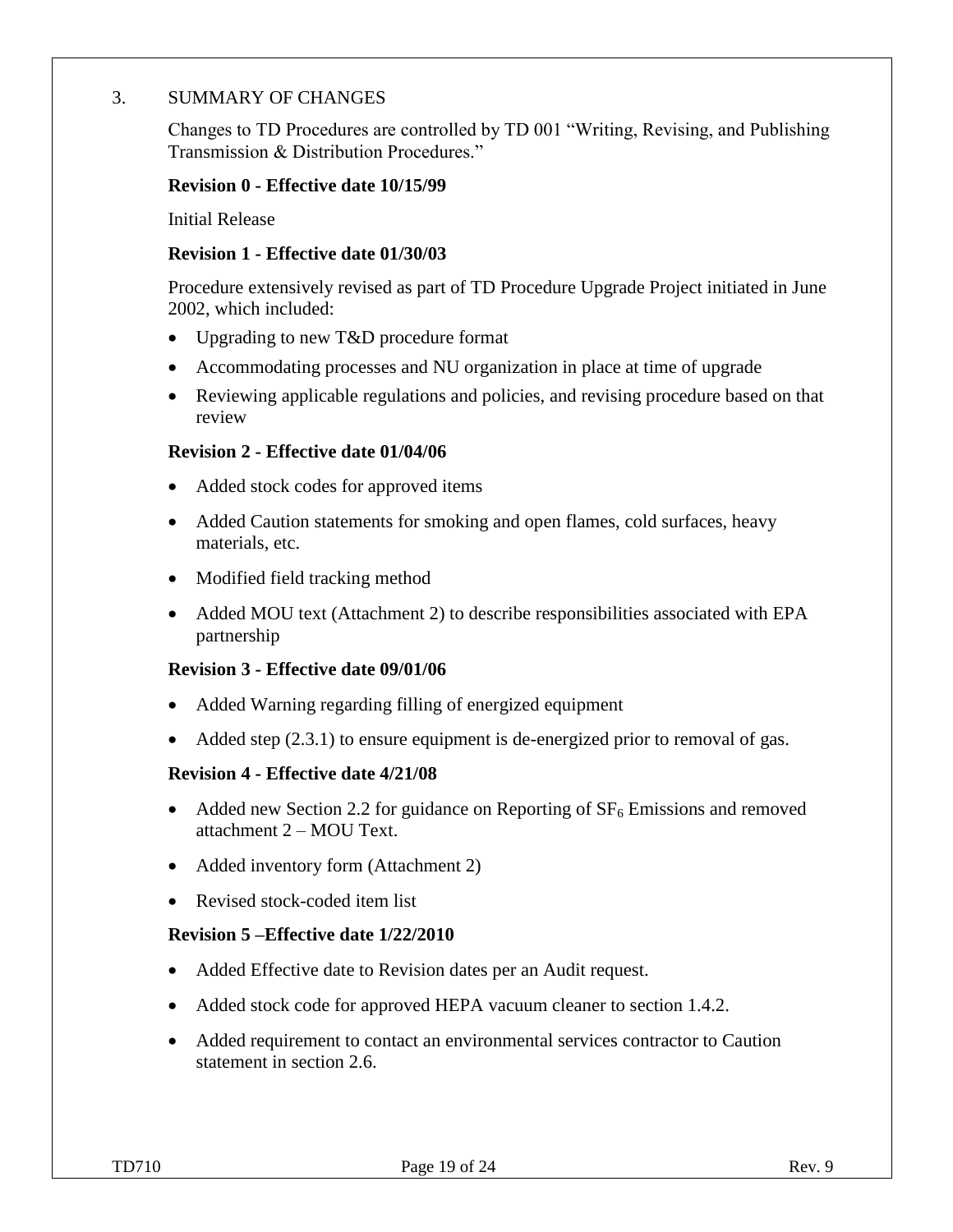## **Revision 6 –Effective date 02/21/2012**

- Updated Approvers and SME.
- Updated Section 1.3 References to reflect documentation databases
- Added M4-SP-2026, M4-WP-3115, 29CFR 1910.1200 Hazard Communications, NU's Respiratory Protection Program and Hazard Communication Program to Section 1.3 Supporting References
- Updated link for EPA information in Section 1.3 Supporting Programs and Databases
- Section 1.4 Discussion updates to second paragraph
- Section 1.4 Discussion, fourth paragraph, replaced "member of EPA Partnership for the Reduction of  $SF<sub>6</sub> Emissions''$  with "subject to the USEPA GHG Reporting Regulations
- Updated step 1.4.2 table with new stock code for the full face silicone m/l respirator
- Changed note after step 1.4.2 table to warning box and added additional information
- Updated table in Step 2.1.1 changed CT location from Deming Rd. to Transmission Warehouse and updated Hooksett to 1250 Hooksett
- Replaced step 2.1.4
- Updated table in section 2.2, step 2.2.1a
- Deleted Step 2.2.2 in Section 2.2 "Annual Reporting"
- Added Warning box to step 2.6.1
- Removed Attachment 2, Inventory Log

## **Revision 7 –Effective date 12/3/2013**

- Section 2.4 Sampling of Sulfur Hexaflouride Gas, step 2.4.2 f. added (in units of ppmv)
- Added note to check connections after Section 2.3.2

## **Editorial Change –Effective date 05/06/2014**

- Updated Transmission inventory location in table, Section 2.1.1 from Sutton Circle to 13 Legends Dr., Hooksett.
- Per Environmental, no other changes are required to this procedure at this review.

## **Revision 8 –Effective date 07/22/2014**

- Updated Approvers and their department names to reflect current organization.
- Updated Section 1.3 Supporting References and Supporting Programs and Databases
- Section 1.4 Discussion: step 1.4.1 was updated to include MassDEP regulations, a new step 1.4.3 was added "Sample Analysis"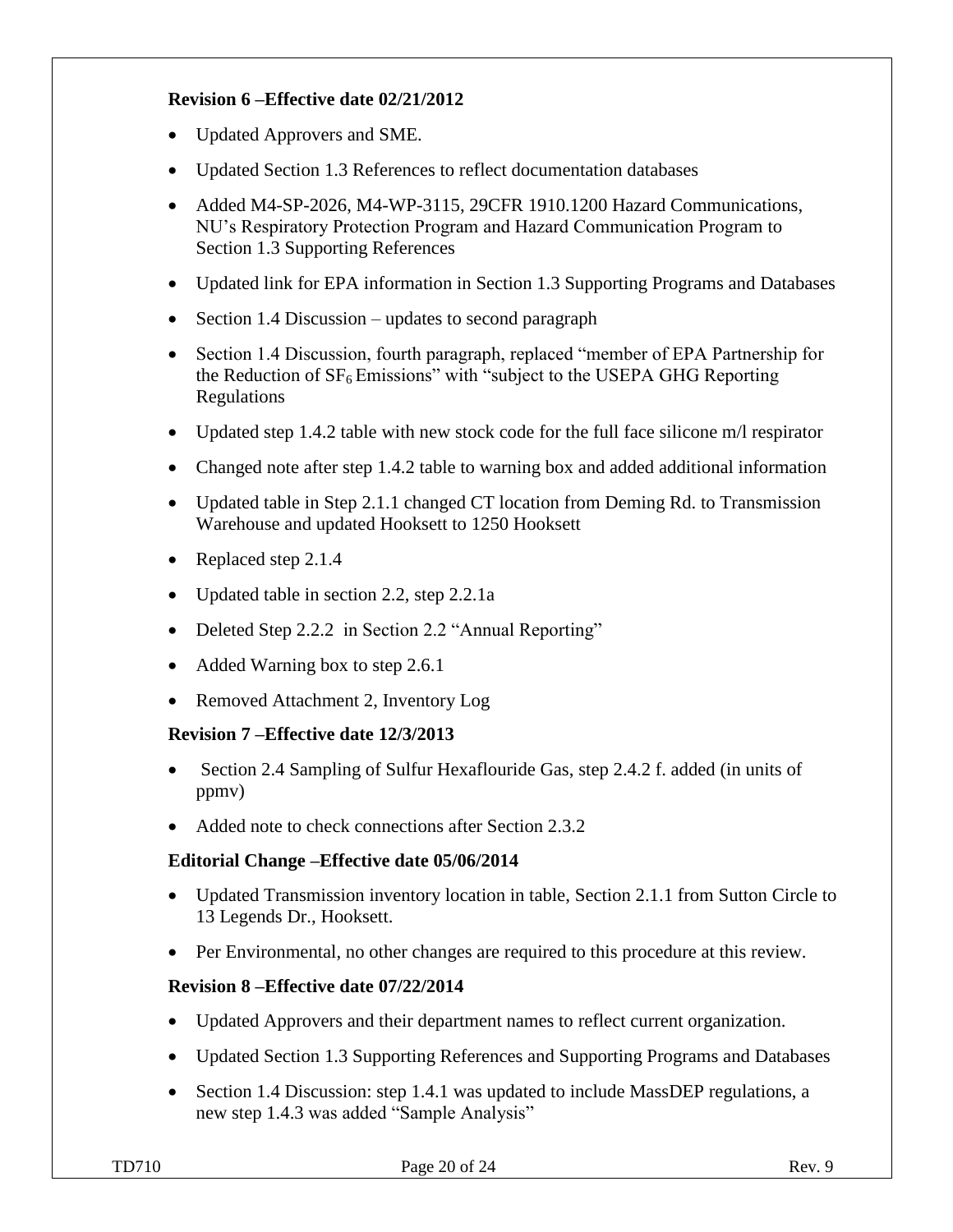- Section 2.2: step 2.2.1a updated table, step  $2.2.1c$  updated Mass notification information
- Section 2.3: added steps 2.3.2 and 2.3.10 to complete  $SF_6$  Gas Sampling Form (Attachment 2)
- Section 2.5: added steps 2.5.10 and 2.5.12 to complete  $SF_6$  Gas Sampling Form, updated steps 2.5.11a and 2.5.11b
- Added new Attachment  $2 SF_6$  Gas Sampling Form

## **Editorial Change –Effective date 05/08/2015**

- Updated to new Eversource template
- Added document number M1-EG-3002 to Supporting Reference in Section 1.3

### **Revision 9 –Effective date 2/3/2016**

- Updated Approvers and their department names to reflect current organization.
- Differentiated responsibilities between equipment inside and outside of Substations.
- Added more information on By-Products and who to contact when a cleanup is needed.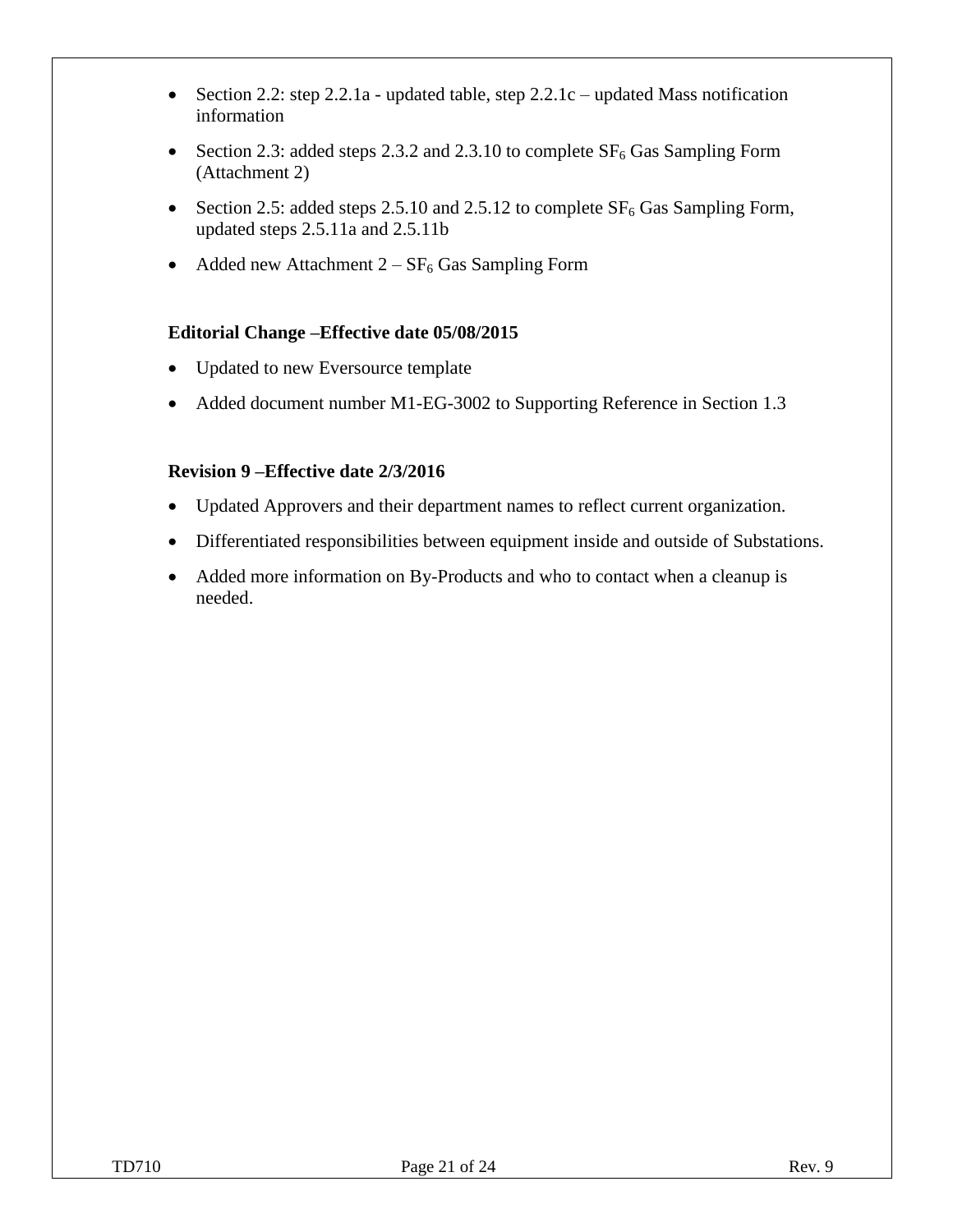# **Attachment 1 Definitions**

(Sheet 1 of 1)

### **SPECIFIC TO THIS PROCEDURE:**

**Processing Cart** – A gas-handling unit equipped with a vacuum pump, storage tanks(s), and filtration equipment necessary to recycle  $SF<sub>6</sub>$  gas.

- 1. The storage tank(s) on these carts is either a large central reservoir or one or more DOTapproved cylinders.
- 2. Reservoir-equipped carts shall not be transported over public roadways if the gas pressure is above 25 psig, unless the cart is properly certified for transportation of compressed gas.

**Transfer Cart** – A cart used to invert and/or heat gas cylinders when filling equipment to ensure the cylinder is thoroughly emptied.

**Voluntary Discharge** – any manually-controlled discharge of gas from equipment or storage cylinders, not associated with required construction or maintenance procedures.

# **NOTE**

Excluded from the above definition are discharges necessary for purposes of required Purity, Moisture, or other tests mandated by approved Construction, Commissioning, Test, or Maintenance procedures.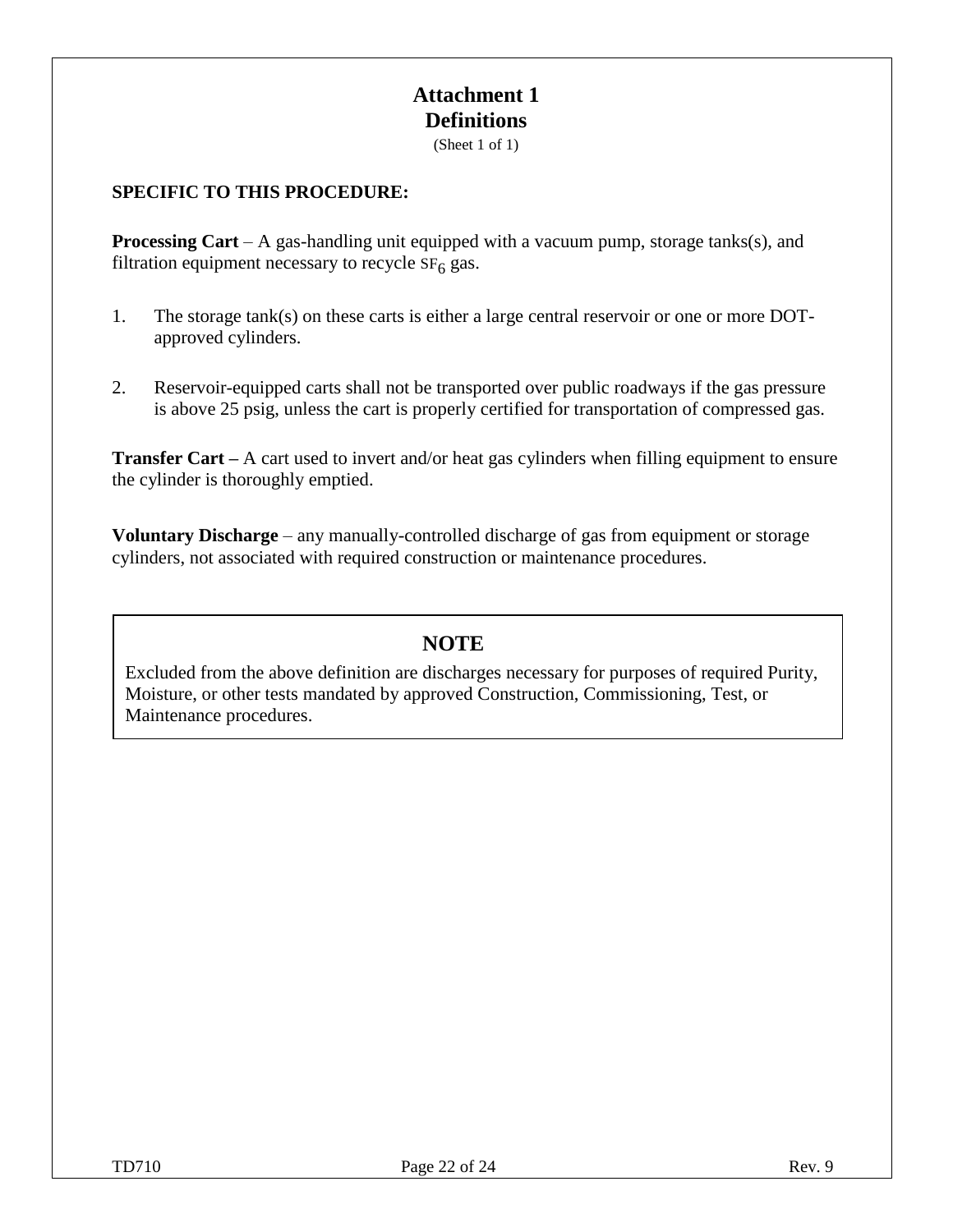|                            |               | <b>Attachment 2</b><br><b>SF<sub>6</sub></b> Gas Sampling (Substations)<br>(Sheet 1 of 2)                             |    |        |
|----------------------------|---------------|-----------------------------------------------------------------------------------------------------------------------|----|--------|
| <b>Date</b>                |               | <u> 1989 - Johann Barn, mars eta bat error</u>                                                                        |    |        |
| S/S                        |               | <u> 1980 - Johann John Stone, meil in der Stone aus der Stone aus der Stone aus der Stone aus der Stone aus der S</u> |    |        |
| <b>Equipment #</b>         |               | the control of the control of the control of the control of the control of the control of                             |    |        |
| <b>Ambient Temp</b>        |               |                                                                                                                       |    |        |
| Pole                       | #1            | #2                                                                                                                    | #3 |        |
| Percentage SF <sub>6</sub> |               |                                                                                                                       |    |        |
| <b>Dew Point PPMV</b>      |               |                                                                                                                       |    |        |
| <b>SO2</b>                 |               |                                                                                                                       |    |        |
| <b>Equipment PSI</b>       |               |                                                                                                                       |    |        |
| <b>Analyzer PSI</b>        |               |                                                                                                                       |    |        |
| <b>Notes</b>               |               |                                                                                                                       |    |        |
|                            |               |                                                                                                                       |    |        |
| TD710                      | Page 23 of 24 |                                                                                                                       |    | Rev. 9 |